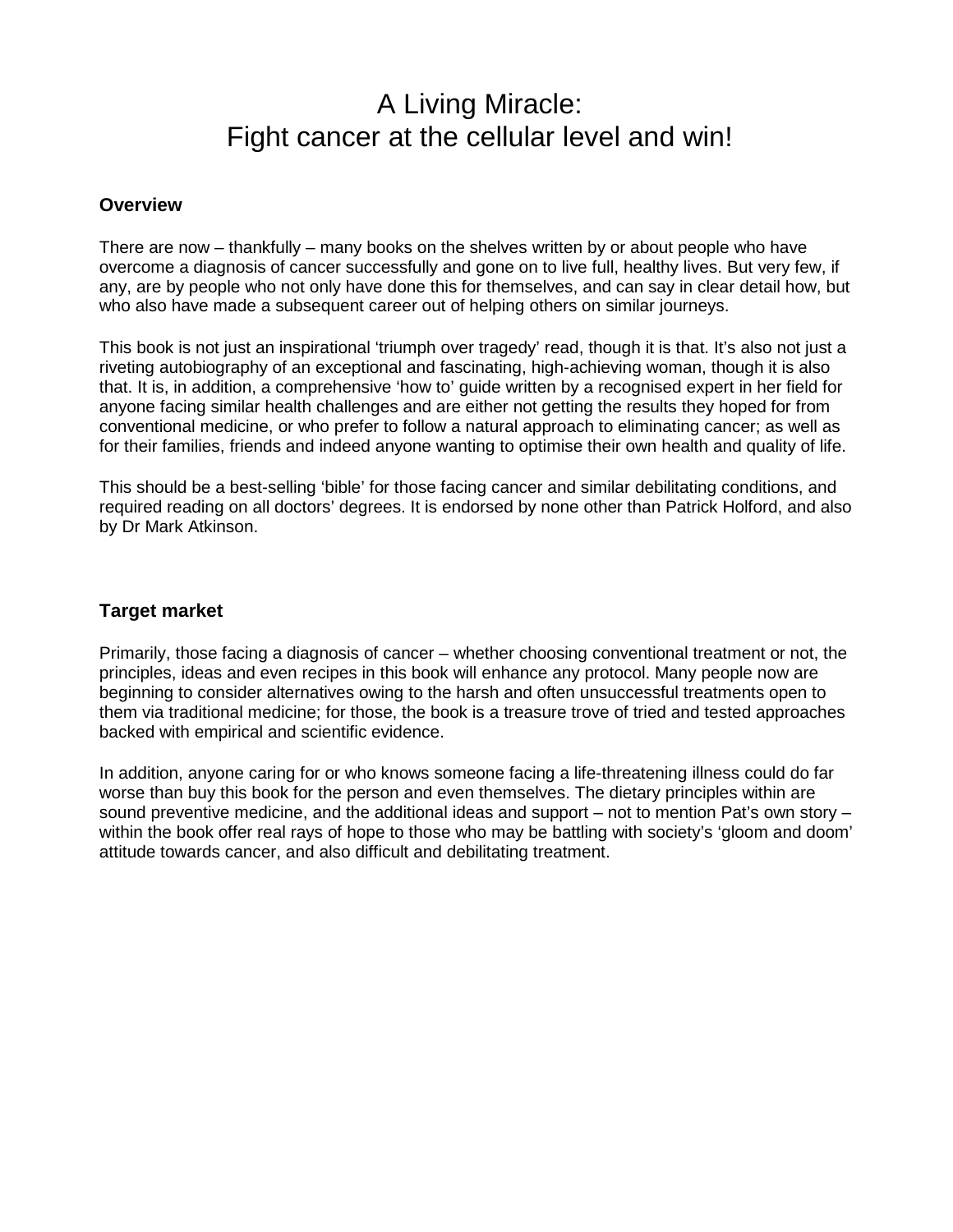# **Outline**

### *Chapter headings and summary*

1. A Personal Journey – what led Pat to become a nutritional therapist herself; her life so far and personal experience of cancer and how to manage it so successfully she has won multiple awards for marathon running and power-lifting

2. What Causes Cancer? The real causes of cancer, not just surface symptoms; their implications for lifestyle and, more importantly, self-regulation

3. Cancer Prevention – how to stop it developing in the first place through a few sensible dietary and lifestyle choices

4. The Concept of a Cancer Diet – the science behind the practice; why it makes sense; how it really works; common misconceptions

5. Raw Food Treatment – how to use living food to treat and heal cancer and our cells

6. Living Foods – the importance of 'living' food; how to produce and use it

7. Living Food Recipes – self-explanatory

8. Making Use of the Plan – putting it all together; mind/body connection and practices; attitude; common therapies of use

9. A Severe Change of Diet – Expect Some Reaction! – what could happen and why

10. Take Responsibility – for your own Health

11. Testimonials

12. Index

### *Practical focus*

Pat not only gives clear guidelines as to what type of treatment is appropriate to what stage of cancer, but also includes a host of tasty, proven, simple to follow raw recipes for those starting down that route and struggling for ideas. It's an autobiography, manual and recipe book rolled into one, and will be returned to again and again.

### *Endorsements*

The book has been read, and endorsed, by Patrick Holford, renowned expert and best-selling author of *The Optimum Nutrition Bible* and several variations, *The H Factor, Say No to Cancer,* to mention but a few.

It has also been endorsed by Dr Mark Atkinson, author of *The Mind-Body Bible.* 

Pat is very well known in the fields of optimum nutrition herself, as well as within the vegan, cancercare, raw-food and power-lifting communities, these being a ready target audience for this book. She is an active power-lifter currently world champion and record holder – being also a prolific writer, course provider, public speaker and qualified practitioner of nutritional and functional medicine.

lf you have already been diagnosed with cancer – or a life threatening illness – this book will provide you with coping strategies and multiple choices which I have personally found effective. Should conventional therapies also be used, these strategies will enhance their effectiveness and minimise any encountered side-effects.

If you wish to retain the good health you already possess, the answers are in this book.

Learn how a simple food preparation method will offer you a lifetime of heightened energy, hormonal stabilization and healthy longevity.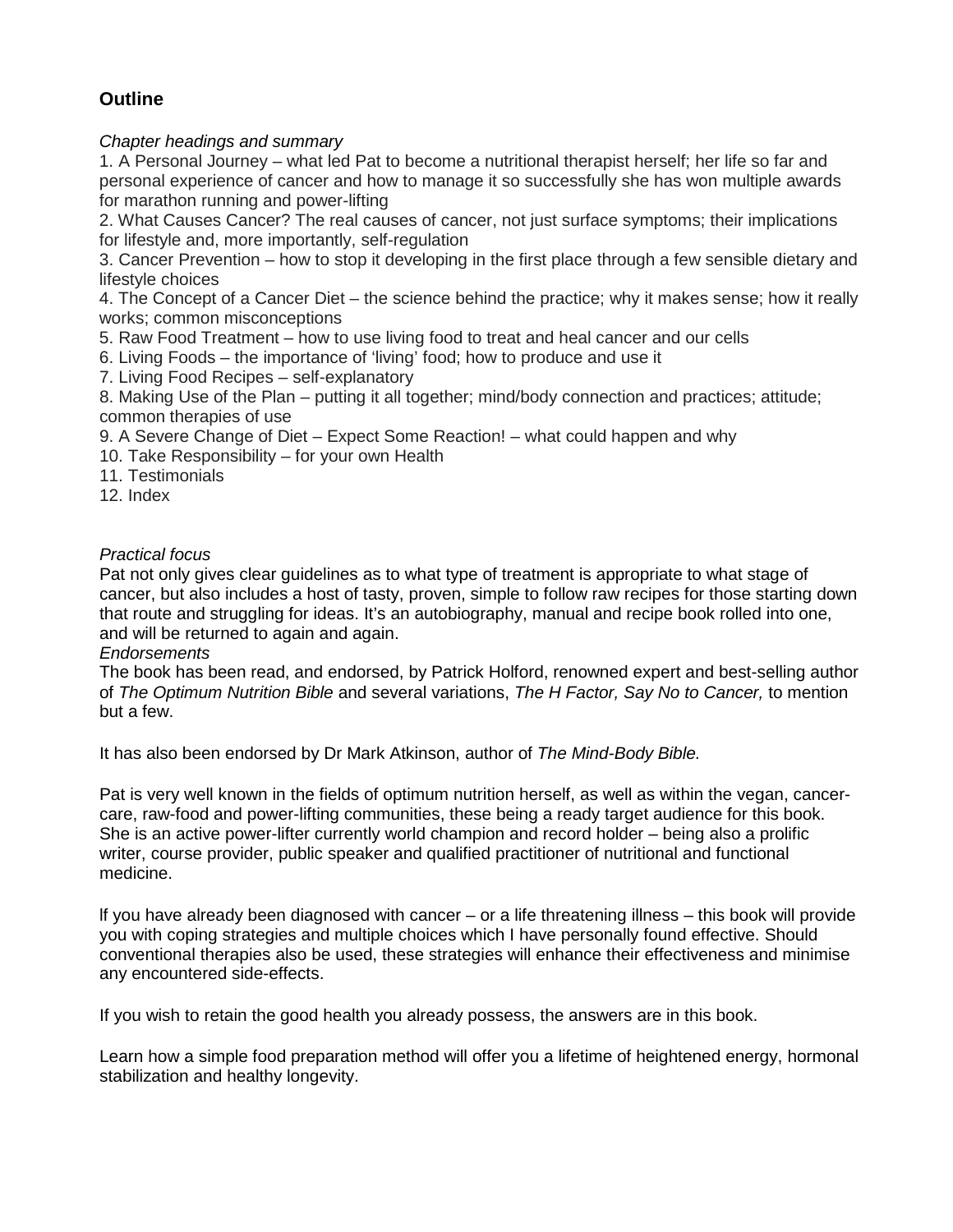# **Appendix 1: Sample chapters**

# **WHAT CAUSES CANCER?**

any years into my alternative cancer research, I had already run into several instances where I heard about microbes being found inside cancer cells. During this time I just shrugged it off. It was not that I didn't believe it, but I couldn't determine whether such microbes were a cause of cancer or just an opportunistic parasite inside a weakened cell Finally, the evidence started to mount and I started looking deeper and deeper into the issue. Whilst reading the book *Sick and Tired ? – Reclaim Your Inner Terrain ,* written by Robert O. Young, PhD, and by looking at several other books, all of the pieces of the puzzle finally fell into place. It was perfectly clear that "cancer microbes" were getting into normal cells and their presence was turning the normal cells into anaerobic cells (an anaerobic cell does not burn oxygen like a normal cell, rather it ferments glucose to get energy). The definition of an anaerobic cell is a "cancer cell." A Nobel Prize was given in 1931 (Otto Heinrich Warburg) for the discovery that a cancer cell is anaerobic.

I have seen several different descriptions of this cancer microbe in the cancer cell. Some people called it a virus, some a fungus, one called it a mould, others called it an acidfast bacteria (which mutated into a fungus) and one called it an amoeba (e.g. trichomonad). Which of these is correct? Likely all of them: I should note that this variety is an indication of independent research and that everyone was not just copying an original source. In fact, there were numerous independent sources of this information, some dating back more than several decades (e.g. Dr. Royal Rife in the 1930s)!!

But the issue gets deeper than that. Inside each cell are mitochondria. These mitochondria are where the energy of the cell is created, in the form of a molecule called ATP. The chemical process by which ATP are made start with what is called "The Krebs Cycle" or the "Citric Acid Cycle." This cycle of chemical reactions leads to the creation of ATP. But as a spin-off of the Krebs Cycle, the Electron Transport Chain (ETC), creates even more ATP than the Krebs Cycle. In a cancer cell, the Krebs Cycle is broken. Since the ETC is a spin-off of the Krebs Cycle, it is broken also. The result of breaking the Krebs Cycle is that the energy in the cell (i.e. the number of ATP molecules) drops dramatically.

The human cell is a very sophisticated living thing. When the Krebs Cycle is broken, the cell is generally able to fix the cycle, thus restoring the energy in the cell. But with a cancer cell, the cell is not able to restore its Krebs Cycle. Instead the broken Krebs Cycle and broken ETC are maintained. So what could possibly maintain the break in the Krebs Cycle and ETC? What could make it impossible for the cell to fix itself month

after month and year after year? My personal interpretation follows:

# **The Chain of Events**

Combining this question with the many discoveries that relate microbes to cancer cells, leads to the following explanation:

1. Due to a weakened cell membrane, which can be caused by a carcinogen or many other things, a microbe is able to enter inside a normal cell.

2. The microbe, once inside, intercepts the glucose entering the cell (most microbes eat glucose).

3. The microbe excretes "mycotoxins," dangerous hormones and perhaps a thick slime (mycotoxins are the normal excretions of microbes).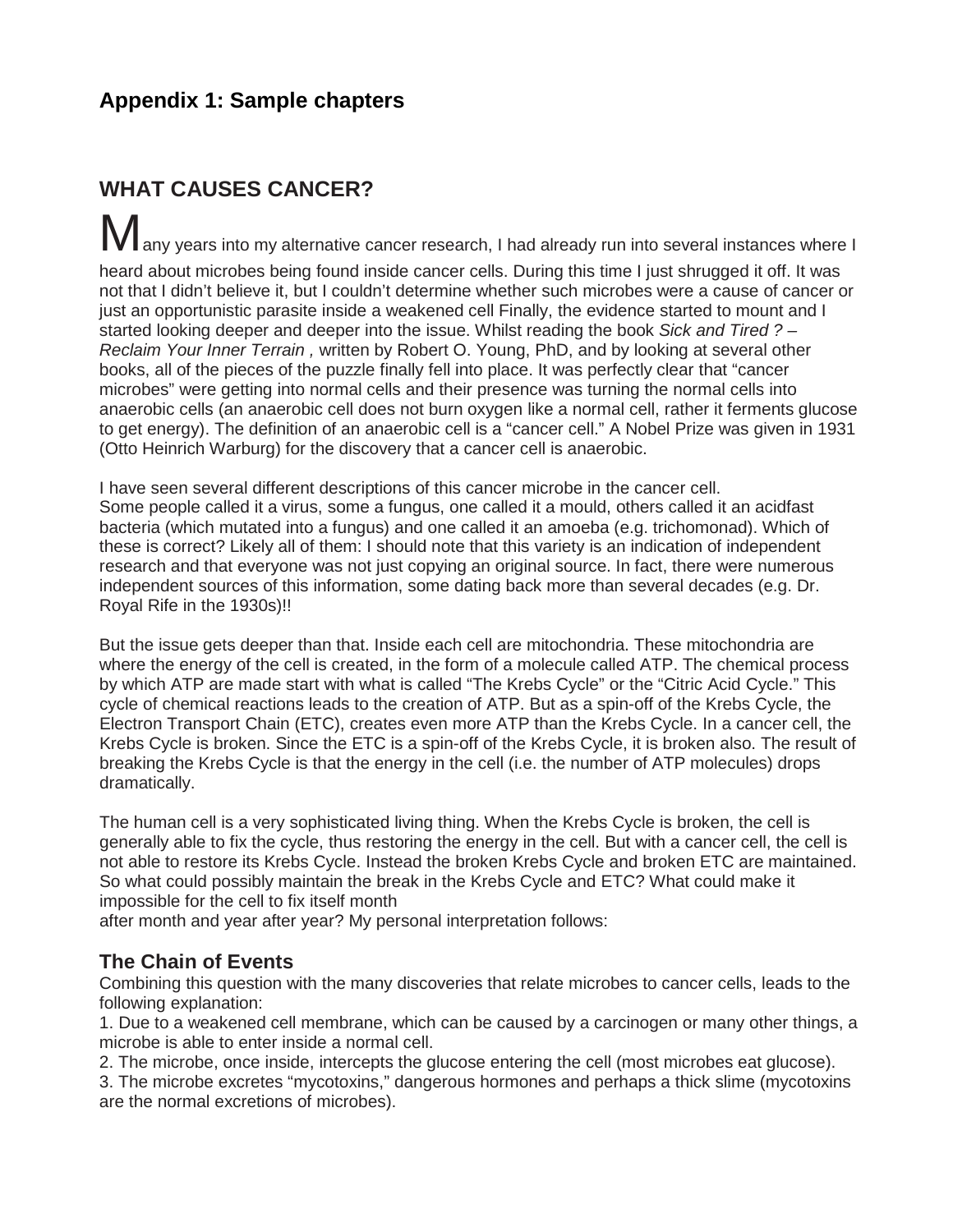4. Because mycotoxins are very, very acidic, the inside of the cell becomes highly acidic, which is a characteristic of cancer cells (in fact the longer a cell is cancerous, generally the more acidic it becomes).

5. The cell's mitochondria (which convert glucose into energy) get very little glucose because the microbe has intercepted most of the glucose.

6. What the cell's mitochondria does get is lots of mycotoxins and other harmful garbage, which it cannot convert into energy.

7. The mitochondria's energy level (ATP provides the key energy of a cell, but ATP is created by the Krebs Cycle and ETC) plummets because it is living in a sea of filth, meaning the ATP energy drops. 8. Signals are sent to the insulin receptors and glucose receptors on the cell membranes to grab more glucose.

9. More glucose enters the cell (about 15 times more), but most of the glucose is intercepted by the microbe (which may be multiplying) and the mitochondria are bathing in an increasingly large sea of mycotoxins, dangerous hormones and possibly slime. Technically, the glucose is normally converted into pyruvate and it is the pyruvate that enters the mitochondria.

10. Because there is a limit to how high the activity of these two types of receptors can become there is no way for the mitochondria (and thus the ATP) to get enough glucose/pyruvate and energy. 11. The cell is now officially cancerous because its energy level drops (the ATP energy levels can be compared to the steps of a ladder) and it is defined to be anaerobic.

In this process, two things happen. Firstly, because of the microbe(s) the break in the Krebs Cycle and ETC are broken as long as the microbe(s) are inside the cell.

Secondly, each cancer cell is turned into a very healthy microbe(s), living inside a very sick human cell. Because the microbe(s) are healthy, and the cell is sick, it makes it very difficult to kill the microbe without killing the cell.

# **More Evidence**

There is actually an enormous amount of evidence, taken from many different sources, that indicate the above sequence is correct. Here is a list of such evidences:

1. It is a fact that the ATP energy is very low in a cancer cell. In fact several alternative cancer treatments take direct advantage of this fact. Graviola, Paw Paw, Protocel, Cantron, and other alternative cancer treatments, lower the ATP energy of all cells.

Non-cancerous cells are not affected by a small drop in ATP energy, but cancer cells literally fall apart when their ATP energy drops. Most types of chemotherapy, by the way, increase ATP energy. 2. Dr. Robert O. Young, PhD has literally watched through a liveblood dark-field microscope, highly aggressive moulds drill through the cell membrane of normal cells.

3. Several types of cancer, including squamous cell carcinoma and melanoma, are well-known to spread in a very unique way. The way that it is described can only be attributed to a microbe coming out of a cancer cell, traveling through the blood, and entering a normal cell in another part of the body.

4. Several scientists have independently identified a special kind of pleomorphic microbe as being the cause of cancer. Among these was Dr. Royal Rife, who did numerous experiments injecting a cancer virus into healthy mice, thus causing cancer

in the mouse.

5. Dr. Royal Rife also developed a machine called "The Rife Machine." He, and others who used early versions of his machine, cured many cancer patients. His machine was

designed to do one thing – kill microbes. It was not designed to kill cancer cells, yet early versions of his machine cured cancer. Electromagnetic machines can kill microbes inside of cancer cells as easily as kill microbes in the blood.

6. Dr. Tamara Lebedewa cut off parts of a tumour and put it in a culture high in nutrition. Within several days she noticed a three-tailed amoeba (trichomonads) swimming in the culture. In fact, these may not have been amoeba, but instead a special kind of very large bacteria. In either case, she has shown the presence of a microbe inside of cancer cells.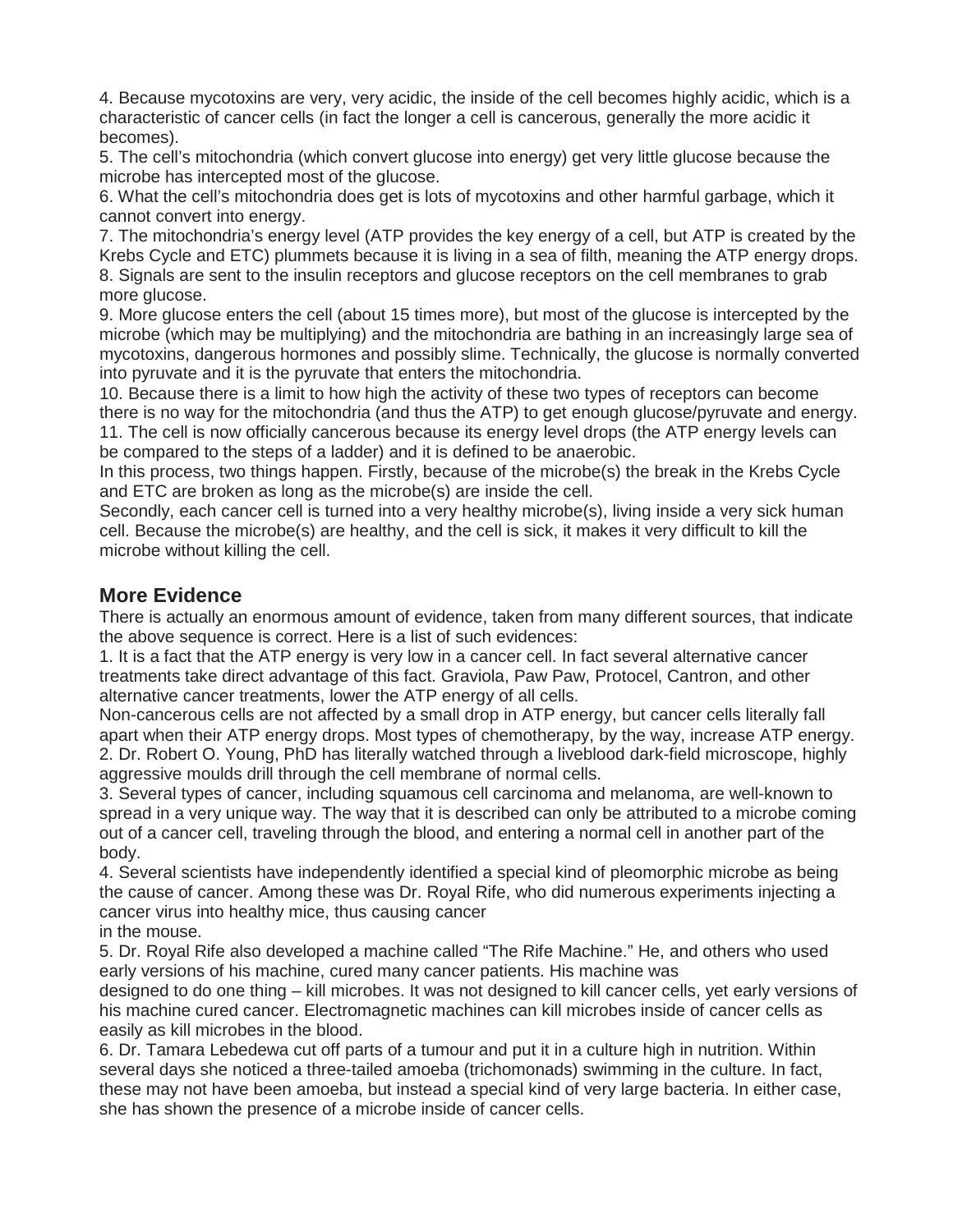7. Several types of cancer are well-known to be associated with a microbe. Among those are leukemia (in fact some cases of fungal infection have been misdiagnosed as leukemia), cervical cancer, squamous cell carcinoma, melanoma, and perhaps

others. For example, tobacco is very, very high in fungus, and this fungus may be a causal factor in the development in lung cancer.

8. About a dozen known natural substances are known to revert cancer cells into normal cells. The only way this can happen is if the Krebs Cycle and ETC are restored to normal. Thus it is known that both of these can be restored.

9. Cesium chloride is known to kill cancer cells by accumulating in the cancer cells. Cesium chloride is also known to kill microbes. Thus, when a cancer patient receives enough cesium chloride to easily kill the microbes inside the cancer cells, but

not enough to kill the cell, a person would think that the cancer cells would revert to normal. This does not happen though because the cesium left in the cell blocks the glucose from entering that cell, thus the cesium itself (and potassium) blocks

the Krebs Cycle and ETC. This indicates that the blocking of glucose can lead to lower ATP. It is possible the cesium chloride treatment actually works by lowering the ATP energy.

10. Ron Gdanski has shown how a tear in tissue can lead to cancer. More than 90% of all cancers start in tissue. Ron's model is that a tear in tissue creates a small pool of blood. This pool of blood becomes infested with microbes, particularly fungus. The fungus weaken the cell membranes of the cells surrounding the pool of blood and are able to enter into the cell, thus causing cancer. His book has a large amount of

evidence, from several sources, as to the correctness of his model.

11. Cancer cells consume 15 or 16 times more glucose than normal cells. Yet, these cells cannot create enough ATP. Much more pyruvate is made by the added glucose (pyruvate is actually what enters the mitochondria to begin the Kreb's Cycle or Citric Acid Cycle), yet the cell still cannot make enough ATP molecules.

While the above model explains why the ATP energy in cancer cells can be reduced because of a microbe in the cell; glycolysis, the Krebs Cycle, the Electron Transport Chain, etc. are very complex chemical reactions. There are many things (such as the absence of enzymes) that could break these chains of reactions.

However, the key is that the chain is broken and the cell is not able to repair the break. No matter what foods are fed to cancer patients, no matter what enzymes are fed to them, the chain remains broken as far we can tell.

There are lots of natural substances that are known to be able to revert a cancer cell into a normal cell. DMSO (dimethyl sulfoxide) is the king of these substances. Is it possible these natural substances are able to kill the microbe(s) inside the cells, without killing the cells themselves, and thus the cell is able to restore its Krebs Cycle and ETC and is able to become normal again?

I have ignored the DNA issues because they are the result of cancer, not the cause of cancer. In fact, as Ron Gdanski has proposed, it is perfectly consistent that the DNA of the microbes inside the cancer cells are what damage the DNA of cancer cells.

I don't know how accurate the above sequence is, but it gives you, the reader some idea of how microbes can cause a cell to become anaerobic. I presently theorise that it is likely a matter of the mitochondria being starved of glucose and choking in a sea of acidic mycotoxins. But understanding the "microbe theory" of cancer does not fully

explain why these microbes are able to get into the cells of some people, but not others. The evidence is clear that many things can damage the cell wall membranes or other parts of the cell wall. For example, trans-fatty-acids, which are very rigid molecules,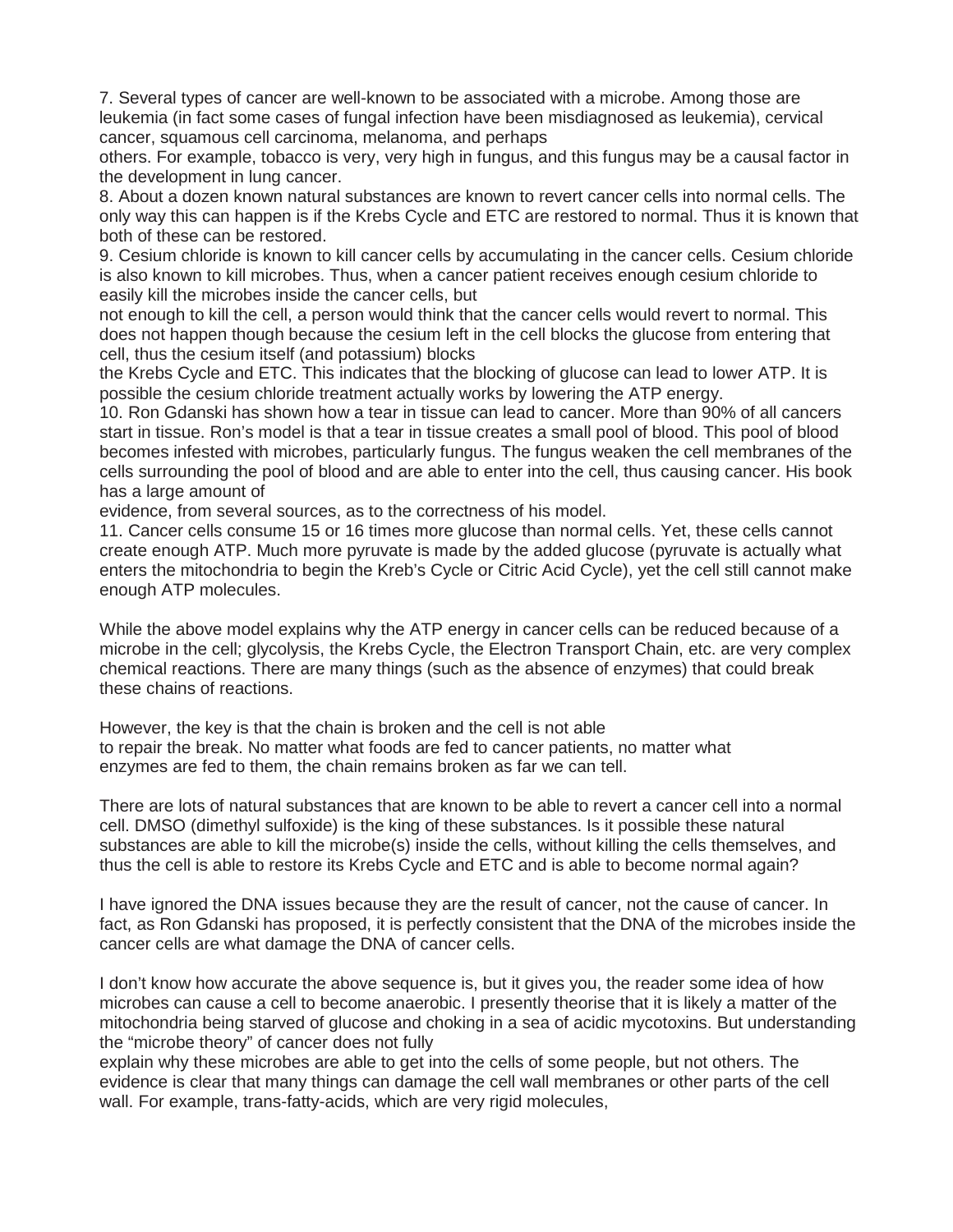attach to cell walls and block "ports" that allow glucose to get into the cell, causing type 2 diabetes. It is also possible that these fats can cause weaknesses or gaps in the cell walls allowing microbes to enter. It turns out that a "carcinogen" is anything that weakens or damages cell walls, allowing microbes to enter in. There are many, many things that can do this, such as:

1. A very acidic diet, which allows the microbes to change forms, proliferate and become more aggressive.

2. Leaky gut syndrome, which allows unprocessed food to get into the blood stream.

3. Numerous chemicals and processed substances.

4. A substance that cuts internal tissue, forming a small pool of blood in the tissue, thus allowing the microbes to concentrate and weaken the cell membranes (over 90% of all cancers start in tissue), etc.

So what "causes cancer?" Is it the many things that damage cell walls and allow microbes to gain entry – or the microbes themselves, which cause the cells to become anaerobic? The answer is, of course, both.

The bottom line is that in the briefest way of describing things, cancer is caused by the following chain reaction:

1. Farming practices (that also indirectly affects both dairy and meat) have virtually eliminated trace elements from our diet and have introduced many very bad things into our bodies. Our food is more acidic, fungus grows in foods it never used to

grow in, etc. The nutrients in the foods of today are but a shadow of the nutrients in the same foods of 60 years ago. My father warned me, in the 1960s, of this trend.

2. The way food is processed is an abomination. Numerous substances are added to food for appearance or flavour (e.g. trans-fatty acids, food dyes, etc.); enzymes are killed by cooking; salt is virtually always added; aspartame is added to drinks to make them sweet; MSG (which is hidden in more than 30 different food additives – virtually every processed food in America has MSG in it but you rarely see it on the label), and numerous other chemicals, are added for a variety of reasons, etc., etc.

3. Most people have horrible "Western diets" composed of too much meat, too many dairy products, too much salt, too much processed food, etc. etc. Even people who claim to "eat healthy foods" have poor diets, from a cancer perspective. For example,

peanuts are considered a "healthy" food, but peanuts are loaded with fungus. So is tobacco. The difference between a "healthy diet" and a "cancer diet" will be made clear later.

4. The net result of all three of the above items is that our bodies are filled with yeast and fungus, which thrive on these kinds of foods. They love the acidic nature of the foods we eat. The attempt of our body to maintain a constant pH also causes a multitude of health problems. It turns out that at least one microbe has several different forms: a virus, a yeast, a fungus, a mould and a bacteria (and one type of bacteria becomes as large

as an amoeba). This is not to say that all bacteria are pleomorphic, but at least one of them is and it is the one that is most often associated with cancer.

5. It is these pleomorphic microbes that may explain why so many live viruses end up in vaccines. All of this was known about, and published in scientific journals, in 1950 and before (see the book: *Four Women Against Cancer* written by Alan Cantwell, M.D., who was himself involved in these discoveries). Even Royal Rife, in the 1930s, knew of a microbe that was sometimes a virus and sometimes a bacteria. But these discoveries were suppressed and ignored. The reality is that the medical profession's version of biology, namely that of Pasteur, is totally wrong, and that the theories of the far more talented Antoine Bechamp, and those of Claude Bernard, Günther Enderlein, Virginia Livingston, and others, were right and have been suppressed for profit reasons (i.e. in case you have been living in a cave the last 60 years and haven't noticed – the medical profession is not interested in what really causes disease, they are interested in treating the profitable symptoms of disease). Now back to our chain reaction.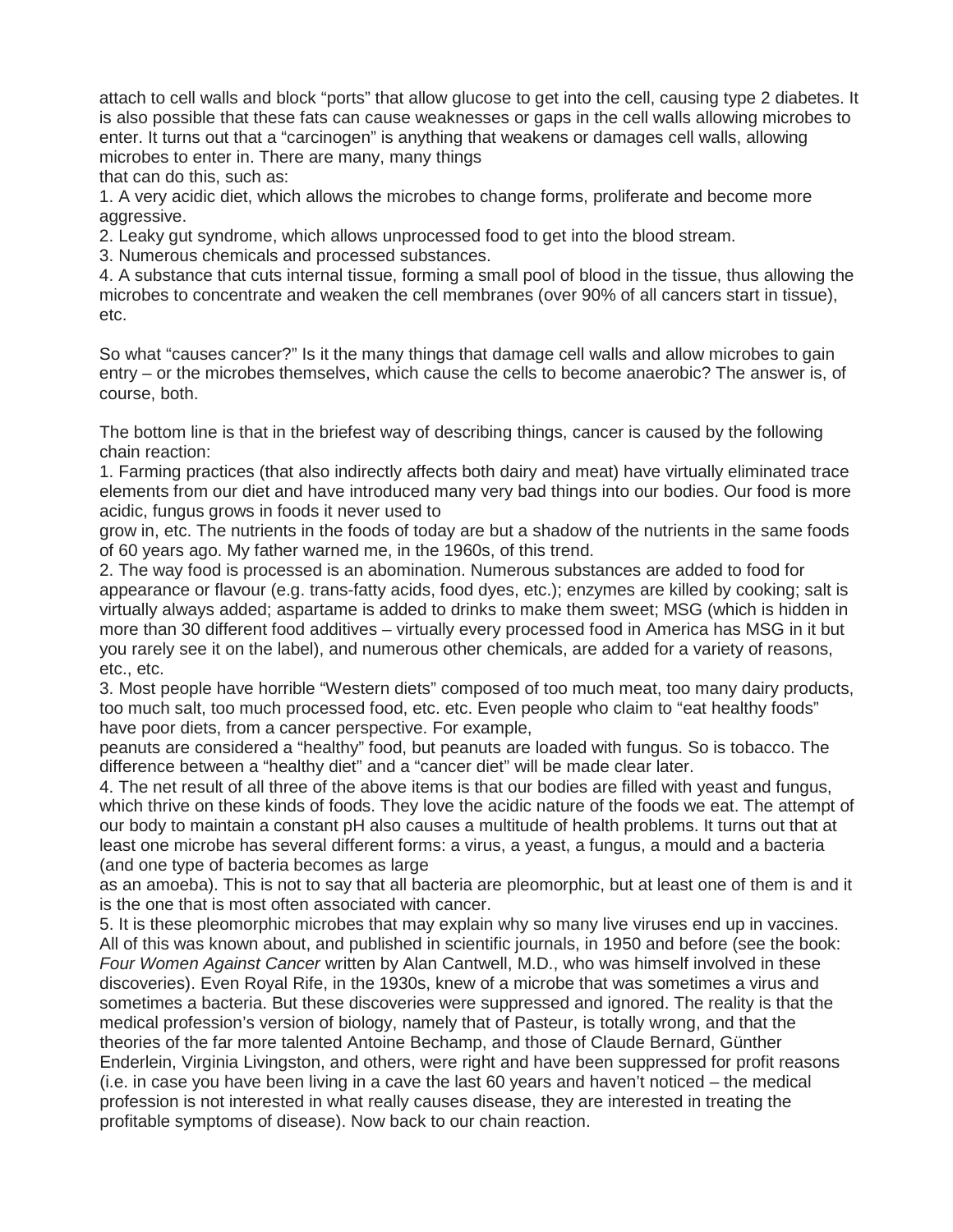6. Now things get tricky. When a carcinogen is introduced into the body (and one such carcinogen is caused by leaky gut syndrome), it changes the cell membranes or blocks ports in the cell wall. In other words, individual cells suddenly become vulnerable to the entry of the microbes (e.g. fungus, mould, bacteria, etc.) into normal cells.

7. Once the microbes enter into the normal cells, the cells become anaerobic. Microbes are sometimes referred to as scavengers, but regardless of what they normally do, when they get inside a cancer cell it causes the cell to become anaerobic.

8. According to the superb book: *Cancer – Cause, Cure and Coverup*, by Ron Gdanski, another thing happens when these microbes are inside the cancer cell. As the cancer cells divide, the cell walls of the new cells are hardened by DNA corruption

(via the fungal DNA) and this allows far less oxygen to get into the cell. This may be one reason why the presence of the microbe causes the cell to become anaerobic – i.e. depleted in oxygen. His book is also a superb introduction to why so many

cancers form in tissue, mentioned above.

9. In any case, it is known that when a cell becomes anaerobic, a dense layer of enzymes coat the outside of the cell wall (or the cell wall becomes "thick"), which would also inhibit oxygen from getting into the cell. Over the past several decades, beginning

even before Royal Rife in the 1930s, an absolute consensus has developed among the top alternative cancer researchers (most of whom were MD's or PhDs), which makes it perfectly clear that the cancer microbe is the final cause of cancer.

10. The definition of an anaerobic cell is a "cancerous" cell, hence the end result of this chain of events is cancer.

Why is it important to know what causes cancer and what causes a cancer cell to remain cancerous? Because by knowing what causes cancer we can better understand why some treatments work and others do not. Even more important, we can design treatments that will kill the very healthy microbe(s) that are inside the very sick human cell that is cancerous. It cannot be emphasised enough how important it is to understand exactly what is going on inside a cancer cell. It is also possible that the number and type of microbe(s) inside cancer cells determine how fast the cancer cells divide, meaning how fast the cancer spreads. Here is a sampling of some good books on the cancer microbe, for further reading:

*Four Women Against Cancer*, by Alan Cantwell, M.D. (a superb history of the discovery of pleomorphic microbes)

*The Cancer Microbe*, by Alan Cantwell, M.D.

*Sick and Tired?*, by Robert O. Young, PhD (the most advanced of the books) *The Germ That Causes Cancer*, by Doug A. Kaufmann *Cancer Cause, Cure and Cover-up*, by Ron Gdanski

# **Why Does Cancer Spread?**

As Mr Ron Gdanski's theory was described above, a carcinogen creates a cut in tissue (over 90% of all cancers originate in tissue layers), which in turn causes a small pool of blood to form in that tissue. This small pool of blood is a safe haven for microbes, especially fungus, which grows and thrives, because it is not part of the bloodstream.

This pool of blood also weakens the cell membranes of the cells surrounding the pool. The combination of a weakened cell membrane, and many highly active microbes, allows some of the microbes to get inside the cells surrounding the pool of blood, thus causing cancer cells to form.

So, why does cancer spread? Is it because of colonies of microbes which are NOT inside the cancer cells, but are ready to get inside of healthy cells? Or is it because cancerous cells divide normally?

Both of these theories are probably correct. However, there is a third theory to consider. As the microbes inside the cancer cells divide, there may be pressure on the cell to divide more quickly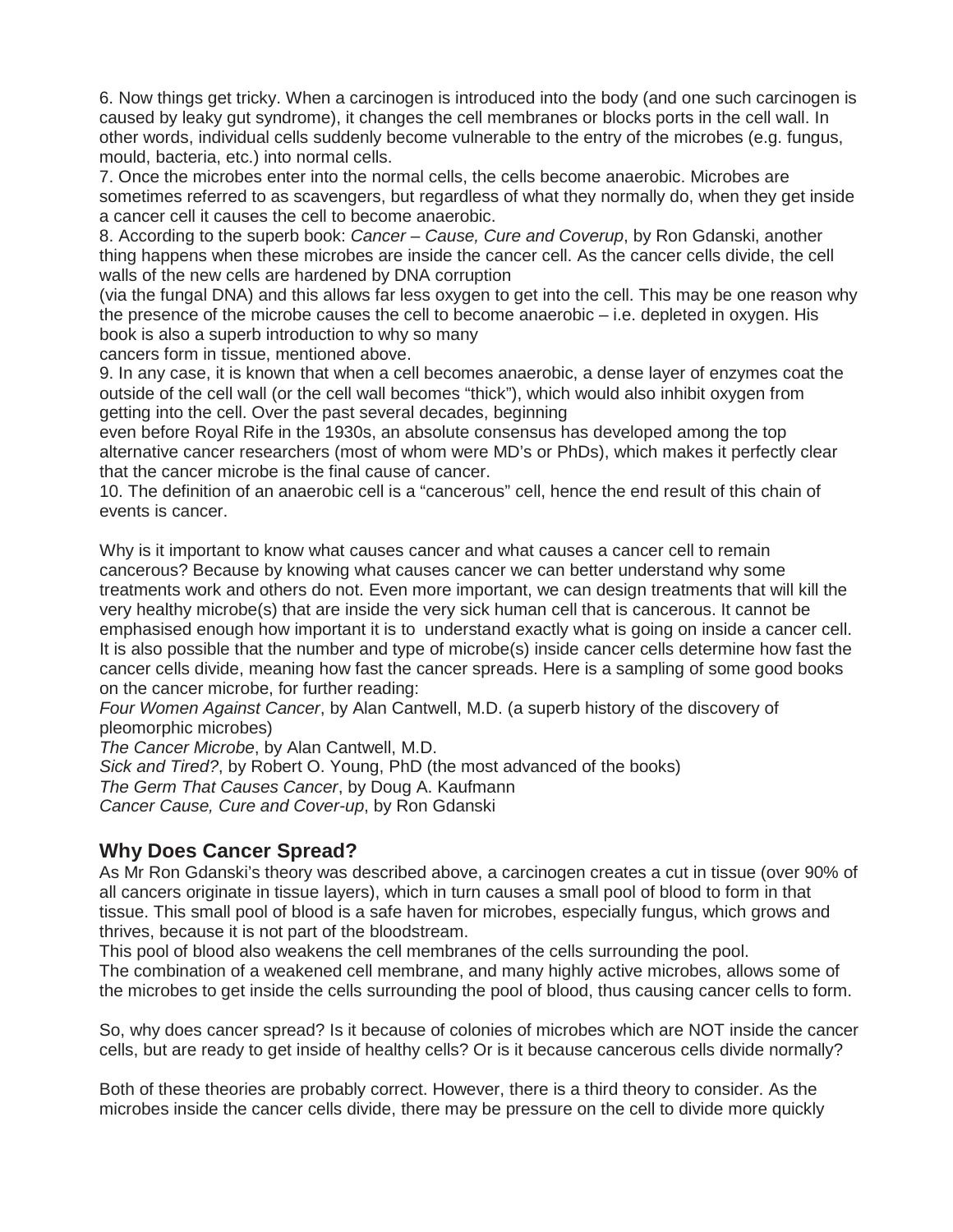than it would normally. In other words, the growth of the microbe population inside the cancer cells may force cells to divide quickly. At the current time this is only a theory.

For two types of cancer (squamous cell carcinoma and melanoma), and probably other types, it is strongly theorised that microbes inside the cancer cells leave those cells and travel through the bloodstream, then drill their way into normal cells. This can sometimes happen a great distance from where they left their prior host cell, thus normal

cells can become cancerous causing cancer to suddenly show up long distances from where it was before. What is known is that the new sections of cancer did not form due to cell division and all the evidence points to microbes as the culprit.

Dr. Matthias Rath, a well-known cancer researcher, has yet another theory of why cancer spread: "All human cells are surrounded by collagen fibres and connective tissue. In order to grow and expand, healthy cells need to break down this extra-cellular barrier that confines them. This process is essential for life and for this reason cells produce and secrete various enzymes that digest connective tissue components, including collagen and elastin." The bottom line is that it is clear that cancer spreads for several

different reasons.

### **How Cancer is Treated**

With all of this background, there are two basic ways that cancer is treated in the world of alternative medicine.

The first way is to kill the cancer cells, either directly or indirectly (e.g. indirectly by building the immune system). Laetrile (i.e. Vitamin B17), carrot juice with beet juice, the Brandt Grape Cure, food grade hydrogen peroxide, [ozone therapy,](http://www.austinozone.com/) and many, many other treatments, appear to work by killing the actual cancer cells and/or by building the

immune system, However, even in treatments that are thought to kill cancer cells, the treatment may in fact be killing the microbe inside the cell. When the microbe(s) are killed inside a cancer cell, the cell may revert to a normal cell. Because the vast majority of the research community – including the researchers of natural products – may not be aware that there is a microbe inside the cancer cell, and hence not know what to look for.

The second way is to knowingly target the microbes that are inside the cancer cells. One of the major justifications for believing that the microbes are what cause cancer is the fact that when the microbe is killed, the cancer cell may revert to becoming normal again, meaning aerobic (oxygen burning).

Those treatments that kill the microbes have a distinct advantage over those that kill the cancer cells because there are no dead cancer cells, together with their toxins, that the body has to process and get rid of.

Treatments that are known to kill the microbes (or revert them to being harmless) inside the cancer cells include:

1. MSM (Methyl Sulphonal Methane – an organosulphur compound (CH3)2S02 and DMSO (CH3)2SO dimethyl sulphoxide – a polar aprotic solvent that dissolves both polar and non-polar compounds and is miscible (soluble) in a wide range of organic solvents. 2. The Royal Rife Machine. The American Medical Association destroyed all of the Rife Machines they could find. There are a number of modern versions of the Rife Machine, but none of them are as effective as the original. Even though Rife was interested in killing the microbes inside the cancer cells, apparently, many of the cancer cells themselves died, which was obviously good.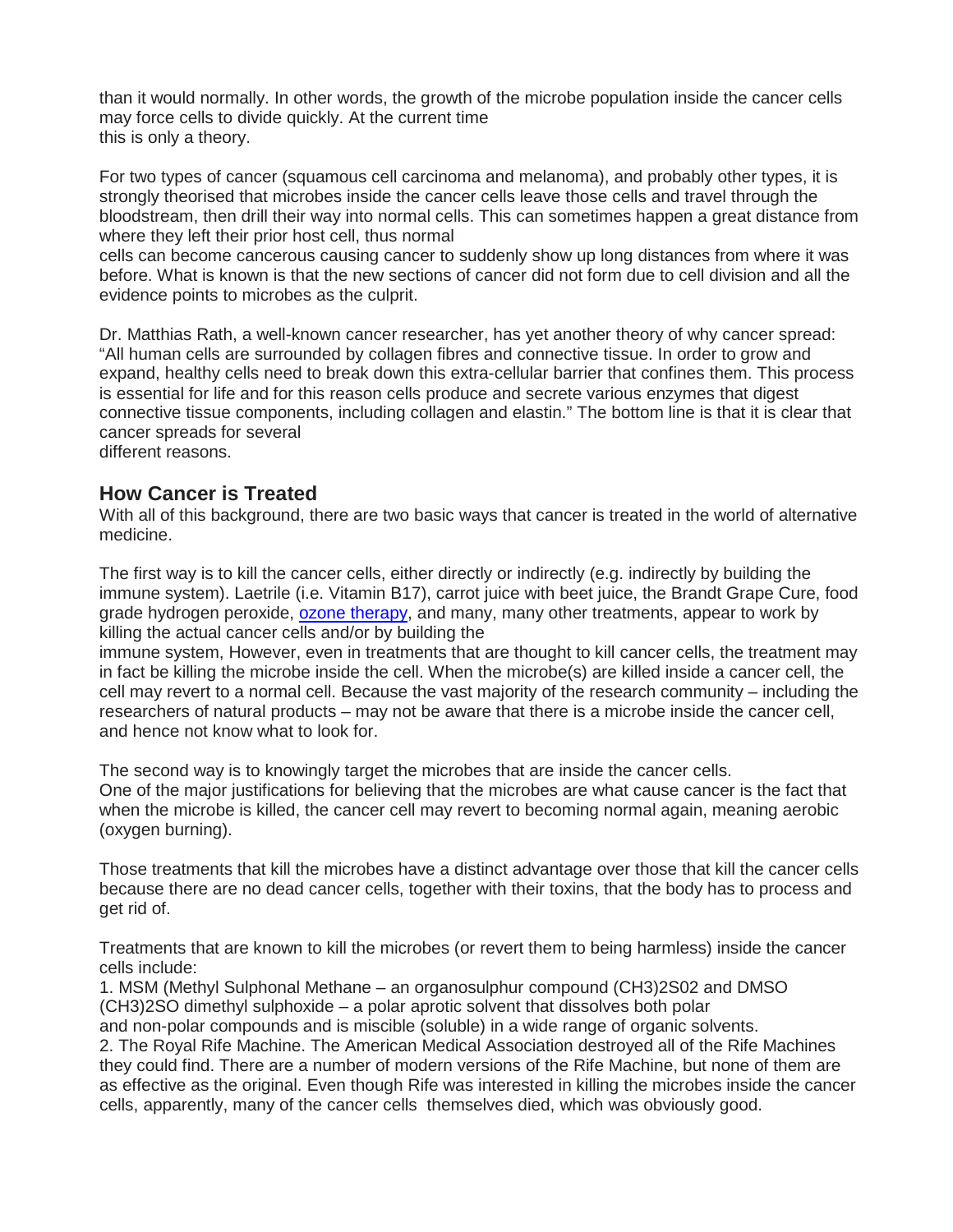3. The Robert O. Young diet and supplement plan. This plan essentially eliminates all yeast/fungus/mould from the body, including those inside of the cancer cells. Either the yeast/fungus/mould are killed or they revert to a harmless variety.

There are other treatments that have the potential to kill the microbes inside the cancer cells, but there is not have enough evidence to mention them as such (e.g. the Bob Beck Protocol cannot kill cancer cells, but one item may – ozonated water, which purifies water by removing potentially toxic contaminants such as chloride, fluoride, bacteria and viruses).

# **How to Rate Various Alternative Cancer Treatments.**

In terms of alternative cancer treatment, cancers are rated as Stage I, Stage II, Stage III, and Stage IV. There are many different ways to define these stages, because there are many different kinds of cancer according to orthodox medicine plus the way orthodoxy rates them are different as well.

Suppose your house catches fire and you have access to four things to put it out. First, you have a squirt gun (a "Stage I" treatment). Second, you have a fire extinguisher (a "Stage II" treatment). Third, you have a garden hose (a "Stage III" treatment). Fourth, you have a fire station near your house and they have fire hoses (a "Stage IV" treatment).

Suppose you leave a lit cigarette on a tablecloth on a small table. At this point it is a Stage I fire and your "Stage I" treatment (the squirt gun) can easily put it out. But then suppose you don't realise you left your cigarette on the table and the tablecloth and table catch on fire. This is a Stage II fire and your Stage I water gun won't put it out, but your fire extinguisher (Stage II) will. And so on.

If the house has two rooms and the roof on fire, several garden hoses (Stage III treatment) will not put the fire out. It will take two or more fire hoses (Stage IV treatment) to put it out.

In determining the effectiveness of alternative cancer treatments, I would propose to rate them as a "Stage I" treatment, a "Stage II" treatment, a "Stage III" treatment, or a "Stage IV" treatment." Actually, there are hybrids because some of the treatments take a certain amount of time to work, regardless of the cancer stage a patient is in.

A "Stage II" treatment, by definition, is a treatment that can significantly contribute, as part of a complete treatment protocol, to a cure rate of 80% or above for a "Stage I" or "Stage II" cancer. This is similar for the other definitions.

As an example, we know that the Dr. William Donald Kelley's metabolic treatment had a 93% cure rate on patients who lived at least 1.5 years after treatment began. We know this because he treated 33,000 cancer patients and had a 93% cure rate. This would categorise it as approximately a "Stage III" treatment (using an 80% cure rate as the dividing line).

How does chemotherapy and radiation rate on this scale? Chemotherapy and radiation do not rate at all, not even for Stage I, if you cut through all factors of orthodoxy's statistical deceptions. Using the above example of a squirt gun, fire extinguisher, etc.,

chemotherapy is more like using a sledgehammer to put out the fire and radiation more like using a rifle to put out the flames, while standing outside the house.

There are at least 150 Stage II alternative cancer treatments that I know of. There are at least 50 Stage III alternative cancer treatments (e.g. Essiac Tea, Kelley Metabolic, carrot and beet juice, etc.).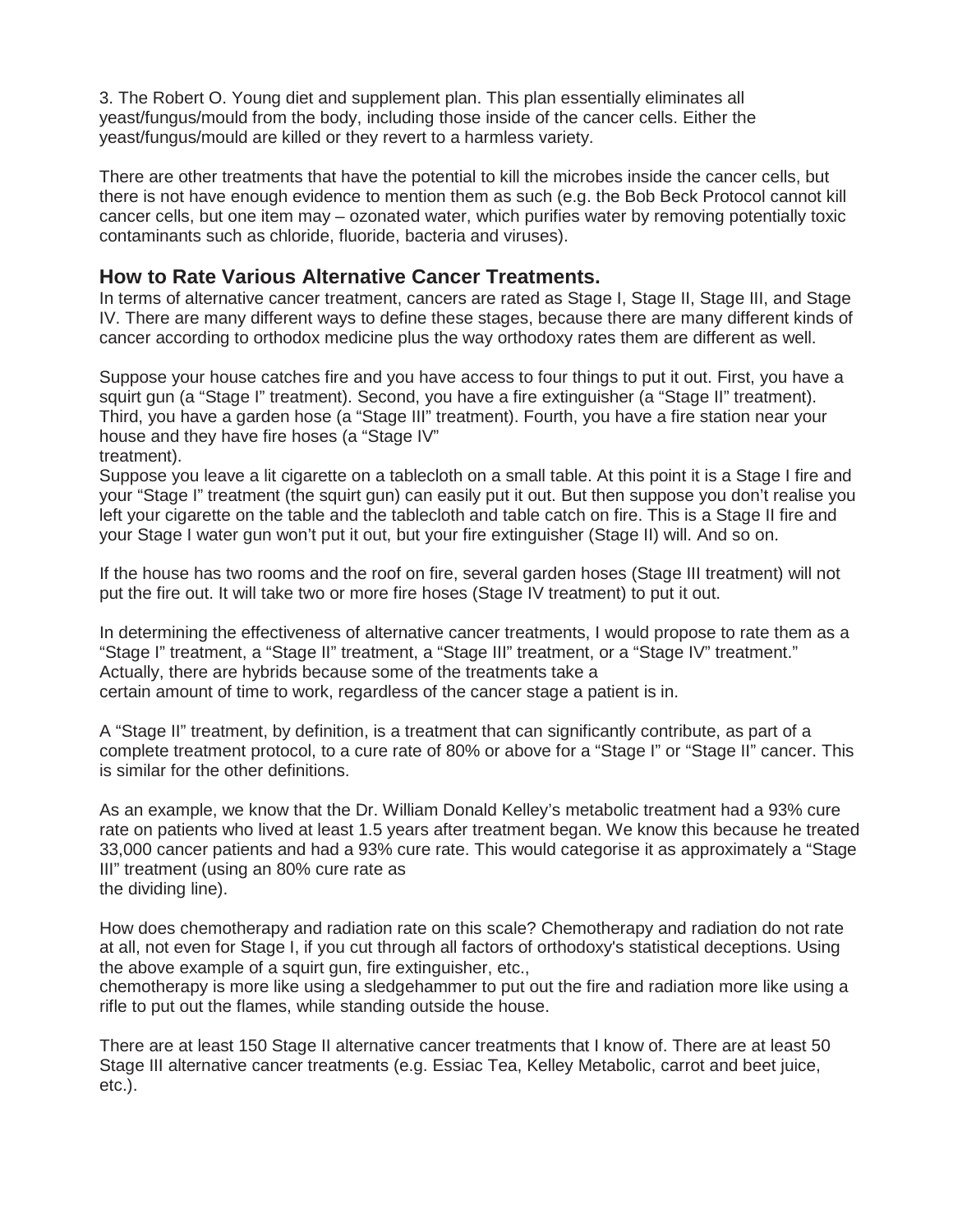However, generally several of these will be combined in an actual treatment. One of the key breakthroughs in my research was learning that several "Stage III" treatments will rarely cure a "Stage IV" cancer!! It is like trying to put a "Stage IV" fire out with several garden hoses. It takes one or more "Stage IV" cancer treatments (i.e. fire hoses) to deal

with a "Stage IV" cancer. It is for this reason that I rate alternative cancer treatments. I have seen too many failed attempts to cure a "Stage IV" cancer using several "Stage III" treatments.

# **Stage IV Cancer**

1) Advanced cancer patients, meaning those whose cancer has spread throughout their body (e.g. the cancer has spread to the bones, lungs, liver, pancreas or brain), or

2) Cancer patients with fast growing cancers or fast growing tumours, or

3) Cancer patients with high fatality cancers (e.g. lung cancer, pancreatic cancer, multiple myeloma, squamous cell carcinoma, melanoma, etc.), or

4) Any type of bone cancer, or

5) A person who has had extensive chemotherapy and/or radiation therapy, or

6) Any swelling or inflammation of a tumour that could cause a blockage of key fluids, or

7) A person has an estimated one year or less to live.

The highest true cure rate I have ever seen for people slashed/burned and poisoned by orthodox medicine, and sent home to die, is 50%. This is because half the people sent home to die have problems, such as a major organ infiltrated by cancer, or a further

condition considered beyond repair, radiation burns that will eventually kill a person, etc. For these people, even if you killed all the cancer cells in their body, they would still unfortunately, not recover their health. Excluding this group of people, there are only a few Stage IV alternative cancer treatments (i.e. the fire hoses) that are usable.

# **The Cancer Diet**

Later in the book we will look at the specifics of the 'cancer diet' in more detail, but suffice to say that the dietary plan is more important than the orthodox cancer treatment, should you elect for this. It is the cancer diet that controls most of the "inner terrain" of the cancer patient and it is this "inner terrain" that allows the cancer cells to

thrive if a less than optimum dietary plan is used.

As I have looked at many alternative cancer treatments that have worked, and those that haven't, on a case-by-case basis, it seems that even a small glitch in the cancer diet (e.g. the person eats meat) can totally sabotage the effectiveness of the cancer treatment. If cancer cells are being fed, they are very resistant to most treatments.

# **"Buying Time" For the Treatment to Work**

Several decades ago two-time Nobel Prize winner, Linus Pauling, and an associate Dr. Ewan Cameron, did experiments in Scotland that proved Vitamin C therapy can extend the lives of terminal cancer patients six-times over orthodox treatments.

The significance of this is that a cancer patient may include in his or her treatment items designed specifically to extend life, but not necessarily designed to cure the cancer.

These treatments can literally "buy time" for other, more powerful treatments to work. For weak cancer patients, meaning those with little energy, this tactic is critical. Weak cancer patients generally require additional nutritional supplementation, such as antioxidants – vitamin C, and quite possibly the super-fruit juices Mangosteen, Noni Juice, and Wolfberry Juice. Individual application above and beyond that of a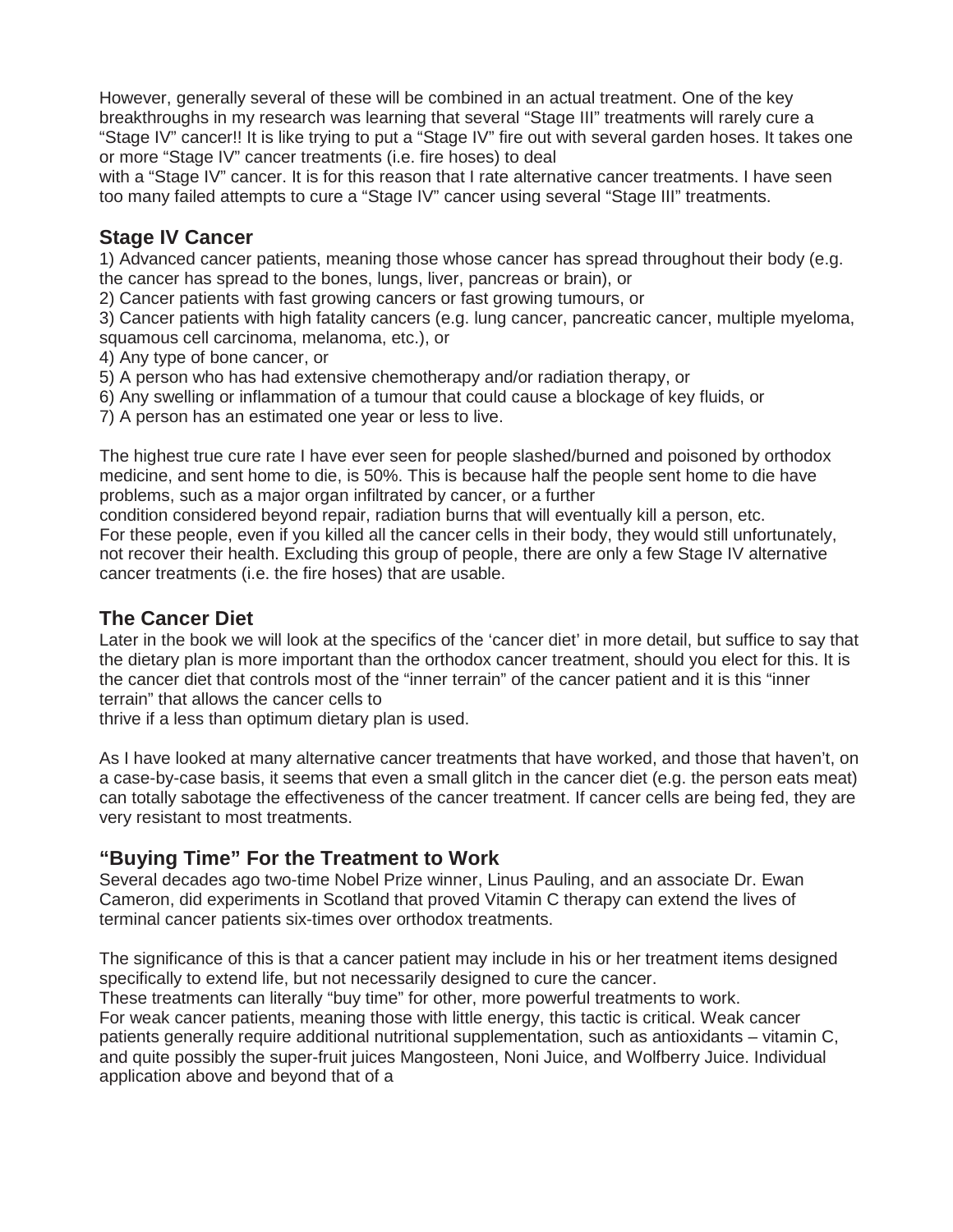supportive cancer dietary plan is absolutely required and can be consolidated via a qualified health care provider. Due to the amount of glucose in the super-fruit juices they should generally only be used in the first month of treatment.

# **The Importance of Healthy Cells in treating Cancer**

Non-cancerous cells, which can be loosely referred to as "healthy cells" or "normal cells" may be just as important to treating cancer as the cancerous cells are.

The reason this is true is that many cancer patients (who are not directly killed by chemotherapy or radiation), at least 40%, die of malnutrition. In other words, their healthy cells are so toxic, starved of nutrients, and have a loss of energy, that the patient dies just as if he or she had starved to death without cancer (except for the toxicity).

Of course, chemotherapy partly causes this, but even without chemotherapy, cancerous cells steal nutrients from normal cells, but not content with stealing nutrients from these cells, they also steal glucose and other sugars.

The reason cancer cells do this is that they use fermentation to create energy. Fermentation takes about 15 times more energy than the oxygenburning healthy cells. In addition, there is what is called the "cachexia cycle." In this cycle, the cancer cells burn glucose and produce a waste product called lactic acid or lactate. This lactic acid is expelled by the cancer cell and it goes to the liver. The liver then converts the lactic acid back into glucose. The glucose goes back to the cancer cell and the cycle starts again (i.e. the lactic acid is formed from the glucose).

The problem is that the conversion of glucose to lactic acid (in the cancer cell) and the conversion of lactic acid to glucose (in the liver) both consume enormous amounts of energy, which is effectively stolen from healthy cells.

Those cancer patients who have the "cachexia cycle" or "lactic acid cycle" are, by definition, Stage IV cancer patients. These patients need cesium chloride to stop the cycle in the cancer cells and they need hydrazine sulphate to stop the cycle in the liver. Thus, healthy cells have both a problem with energy and a problem with nutrients (and

possibly with toxins, microbes and mycotoxins – the waste products of microbes). It is the damage done to these healthy cells that leads to at least 40% of all cancer deaths (i.e. the patient dies before their cancer kills them).

This is interesting because chemotherapy and radiation kill far more healthy cells than cancer cells. But it may be the toxic damage done to normal cells (that survive the treatment) that eventually causes many cancer patients to die.

There is no doubt that the health and energy of the normal cells in key organs, such as the liver, is especially important in treating cancer. Because of these things, an alternative cancer treatment, especially for Stage IV cancers, should flood the body with high-density nutrients, both in supplement and food form. This can make the patient feel good immediately, but its main purpose is to treat the healthy cells with much-needed energy and nutrients.

The products that provide these nutrients, and antioxidant power, are the same ones that "buy time" for the cancer patient: Vitamin C, Vibe, Essense Health Blend, Noni Juice, Mangosteen, Wolfberry Juice, and others. This should not come as a surprise because "buying time" frequently amounts to protecting the normal cells from killing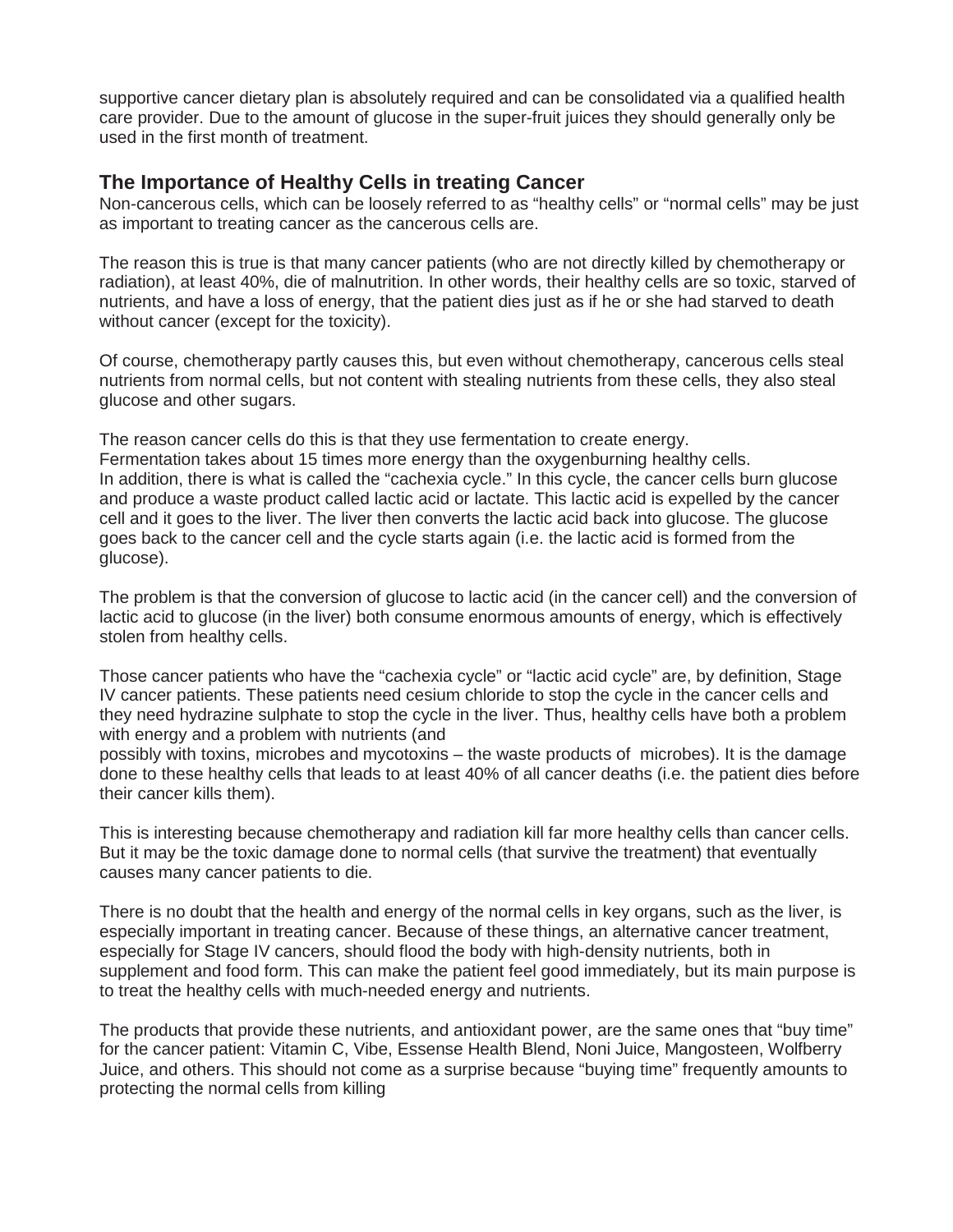the patient via malnutrition. However, the key organs are also critical to both "buying time" and a powerful up-front nutrition burst. Sometimes this burst of energy and feeling good is confused with curing the cancer.

These products do not kill cancer cells as quickly as they make the patient feel good.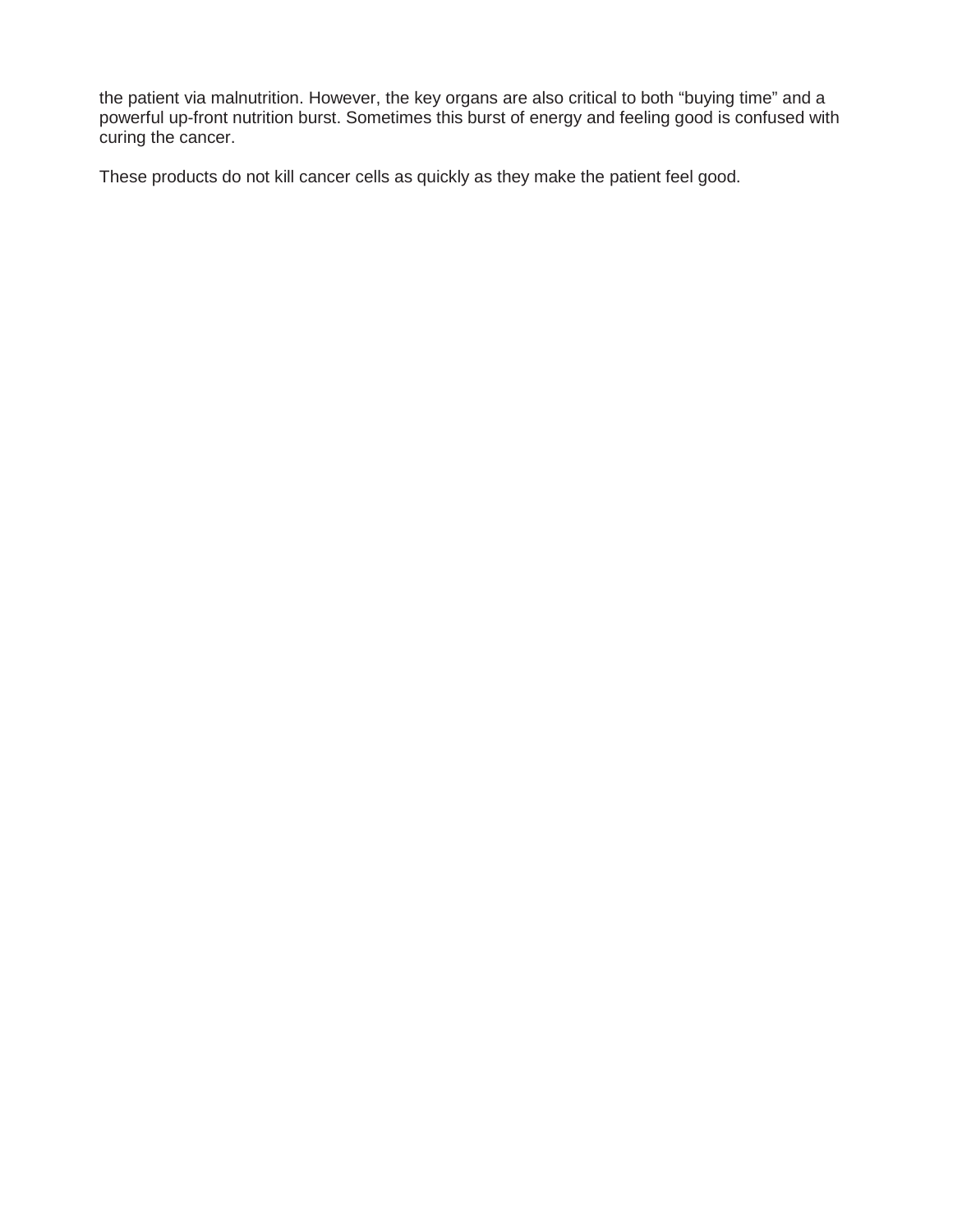# **CANCER PREVENTION**

I his truly is the way to go! Though I wrote this book principally for people who have recently been

diagnosed with this serious health challenge and those that care for them – I would also hope that many more interested readers will incorporate my prevention

techniques into their daily lives – especially if cancer has been the cause of death of a family member, which greatly accentuates one's risk:

1. Eat a variety of organically produced foods – no single foodstuff provides all the nutrients that a person requires. It is important, therefore, to eat a wide variety of foods every day of your lives, including lots of vegetables, fruits, whole grains, pulses, nuts

and seeds.

2. Maintain not just an 'average' bodyweight, but strive for an optimum weight and lean to fat ratio, to minimise strain on organs and joints and possible future health problems.

3. Avoid too much fat in general and saturated fat from animal products in particular. A diet low in total fat may reduce the risk for cancers of the breast, prostate, colon, and rectum. Such a diet will likely be low in saturated fat and cholesterol and may

also reduce risk of heart disease.

4. Eat foods with adequate amounts of complex carbohydrate and fibre. In my practice, I find most people following a Westernbased diet eat inadequate amounts of natural whole grains in their natural sprouted state. I recommend an increase in the

amount of these foods within your daily prevention plan by eating more fruits, vegetables, sweet potatoes, whole grains and pulses. A high natural-fibre diet may reduce the risk of colon and rectal cancer.

5. Avoid too much sugar. How sugar feeds cancer is explained a little further on. A diet high in sugar promotes tooth decay. Sugary foods are also often high in fat and calories and low in vitamins and minerals.

6. Avoid too much sodium. Too much sodium in the diet may contribute to high blood pressure, especially for people with a family history of high blood pressure. Untreated high blood pressure can lead to heart attacks, strokes, and kidney disease.

7. I do not advocate the use of alcohol, when one is considering preventing cancer. However, if you do drink alcoholic beverages, please restrict to one or two small glasses of organically produced red wine once or twice each week. This will provide a few antioxidant compounds. Drinking too much can lead to many health problems. Heavy drinking is associated with cancers of the mouth, throat, esophagus and liver. Cancer

risk is especially high for heavy drinkers who also smoke. Alcoholic drinks are also high in calories and deplete your vitamin and mineral status.

# **How does sugar feed cancer?**

Controlling your blood-glucose levels through diet, exercise and emotional stress relief can be one of the most crucial components to a cancer recovery program. The 1931 Nobel laureate in medicine, German Otto Warburg, Ph.D., first discovered that cancer cells have a fundamentally different energy metabolism compared to healthy cells.

Malignant tumours tend to use a process where glucose is used as a fuel by the cancer cells, creating lactic acid as a byproduct. The large amount of lactic acid produced by this fermentation of glucose from cancer cells is then transported to your liver. This conversion of glucose to lactic acid generates a lower, more acidic pH in cancerous

tissues as well as overall physical fatigue from lactic acid buildup.

This is a very inefficient pathway for energy metabolism that only extracts about five percent of the available energy in your food supply. In simplistic terms, the cancer is 'wasting' energy, which leads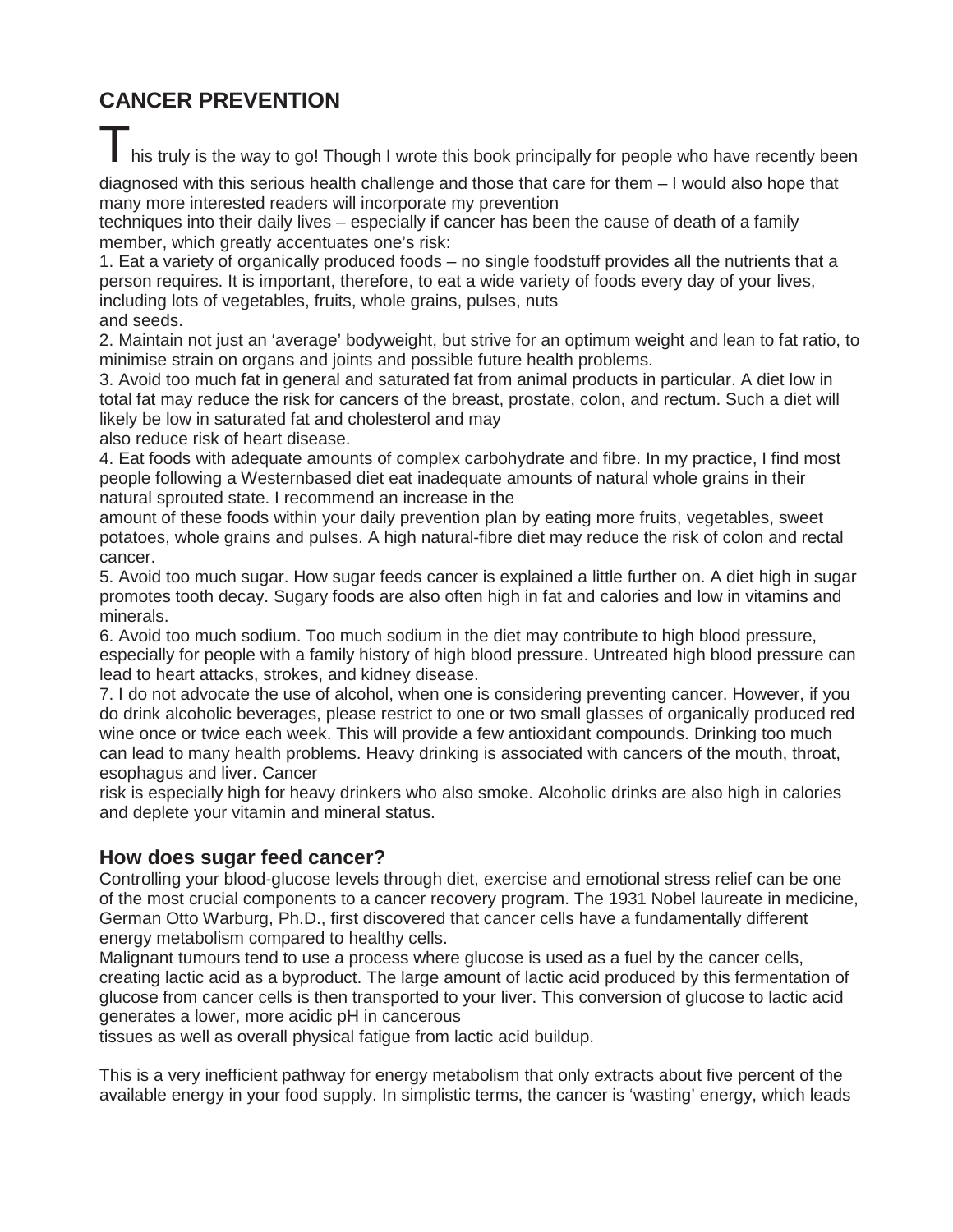you to becoming both tired and undernourished, and as the vicious cycle continues, will lead to body wasting. This is one of the reasons why about 40 percent of cancer patients die from malnutrition, or cachexia.

Additionally, carbohydrates from glucose and sucrose significantly decreases the capacity of neutrophils to do their work. Neutrophils are a type of white blood cell that assist cells to envelop and destroy invaders, such as cancer.

By severely reducing your intake of sugars and carbohydrates in your diet, you help stave off any potential cancer growth, and "starve" any tumours you currently have. It also bolsters your overall immune function, because sugar decreases the function of your immune system almost immediately.

# **Different types of sugar**

Sugar is a generic term used to identify simple carbohydrates, which includes monosaccharides such as fructose, glucose and galactose; and disaccharides such as maltose and sucrose (white table sugar). Think of these sugars as different-shaped bricks in a wall. When fructose is the primary monosaccharide brick in the wall, the

glycemic index registers as healthier, since this simple sugar is slowly absorbed in the gut, then converted to glucose in the liver. This makes for 'time-release foods', which offer a more gradual rise and fall in blood-glucose levels.

If glucose is the primary monosaccharide brick in the wall, the glycemic index will be higher and less healthy for the individual. As the brick wall is torn apart in digestion, the glucose is pumped across the intestinal wall directly into the bloodstream, rapidly raising bloodglucose levels.

In other words, there is a 'window of efficacy' for glucose in the blood: levels too low make you feel lethargic and can create clinical hypoglycemia; levels too high start creating the rippling effect of health problems such as diabetes, blood vessel deterioration, heart disease and cancer.

Keep in mind that the glycemic index rating of a sugary food may be lower than that of a starchy food. Therefore, I recommend eating less fruit, more vegetables, and little to no refined sugars.

# **Foods to Choose**

We can now look at the kinds of food and food components that are related to your cancer risk and see how you can make choices to reduce that risk.

# **Dietary Fibre**

Dietary fibre is material from plant cells that humans cannot process and digest like other foodstuffs. It helps move food through the intestines and out of the body, promoting a healthy digestive tract. A diet high in fibre and low in fat may reduce the risk of cancers of the colon and rectum.

Using a typical Western diet, the majority of people in the United Kingdom only eat around 11 grams of fibre daily. Health authorities both in the U.S. and the U.K. recommend raising the amount of fibre people eat to between 18 and 30 grams daily. I believe around 18-20 grams is a figure to aim for with a maximum of 35 grams to avoid

possible adverse effects. Too much fibre may create a situation that impedes optimal absorption of minerals and trace elements. Fibre-rich foods, rather than fibre supplements, are the sources to choose preferentially, unless your healthcare practitioner advises otherwise.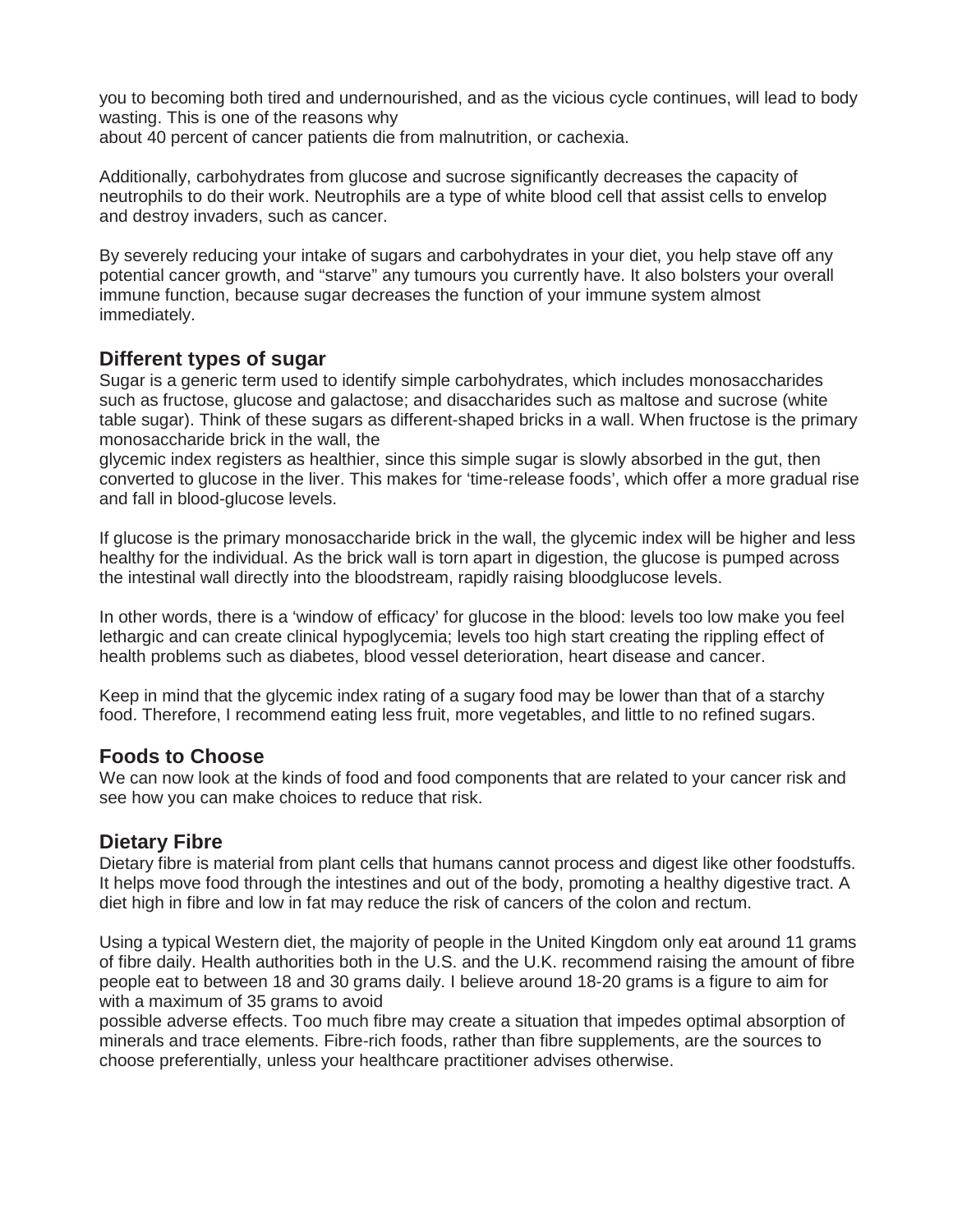To ensure sufficient daily intake of the fibre you need in your diet, choose more often naturally prepared whole grains cruciferous and other vegetables and fruits to make up approximately fiftypercent of your daily food intake.

Avoid products made with refined flours – white breads, rolls, pastries, and cakes for the majority of your meals. Choose from among all the fruits and vegetables, both fresh and frozen. Eat foods like apples, peaches, pears, and potatoes with their skins. Choose cooked dry peas and beans; they are a good source of fibre. Foods that are high in fibre are generally also low in fat.

# **Fat**

Some evidence indicates that diets high in fat may increase the risk of cancers of the colon, breast, prostate, and the lining of the uterus. Diets low in fat may reduce these risks while they help to control weight and also reduce risk of heart attack and stroke.

In the typical Western diet, about 40 percent of calories come from fat of which a large percentage is saturated and/or trans-fatty acids.

Most health authorities and dietary experts believe that amount should be reduced to 30 percent for improved health. I also agree with the general consensus. For example, an average diet for a woman usually contains approximately 1,600 calories per day. If a woman chooses to reduce fat consumption to 30 percent of calories from fat,

480 calories would come from fat.

An average diet for a man contains 2,400 calories per day. If a man reduces his fat consumption to 30 percent of calories from fat, 720 calories would come from this energy source.

The type of fat ingested is extremely important – we need to ensure a daily intake of essential fatty acids, which our bodies cannot produce, hence we need to eat this type of fat on a daily basis. A mix of foods such as linseeds, sunflower, sesame, pumpkin, olives, almonds, walnuts and other nuts – or oily fish such as herring, mackerel, salmon,

pilchards and sardines – if you still eat fish – should be taken in small quantities, on a near daily basis to meet the body's requirements.

These nutrients are important components of a balanced diet to promote good health. If you are still eating small quantities of organically reared meat, to reduce your daily saturated fat intake, choose more often poultry, such as chicken and turkey, and remove the skin and visible fat, before preparing by steaming, baking or grilling.

Increasing the amount of pulses in the diet can be helpful in reducing the amount of animal produce, whilst supplying protein and fibre-rich complex carbohydrates.

Preparing these by sprouting is preferable to boiling, though this cooking method still retains most nutrients, except for enzymes.

Though I would always strongly caution anyone with a diagnosis of cancer to refrain from consuming dairy products, because this particular section is aimed at prevention, for those readers who are presently using these foods, focusing on small amounts of an organically produced plain yoghurt may be acceptable on a few occasions per week.

Cultured milk, as in yoghurt dissipates some of the negative properties of milk consumption. Milk exerts a very acidic effect upon the body, is very mucus-forming and contains antibiotic and hormone residues – though these are dramatically reduced in organic husbandry. Small amounts of an unsalted, organic butter, preferably from grass-fed cows, could be used occasionally.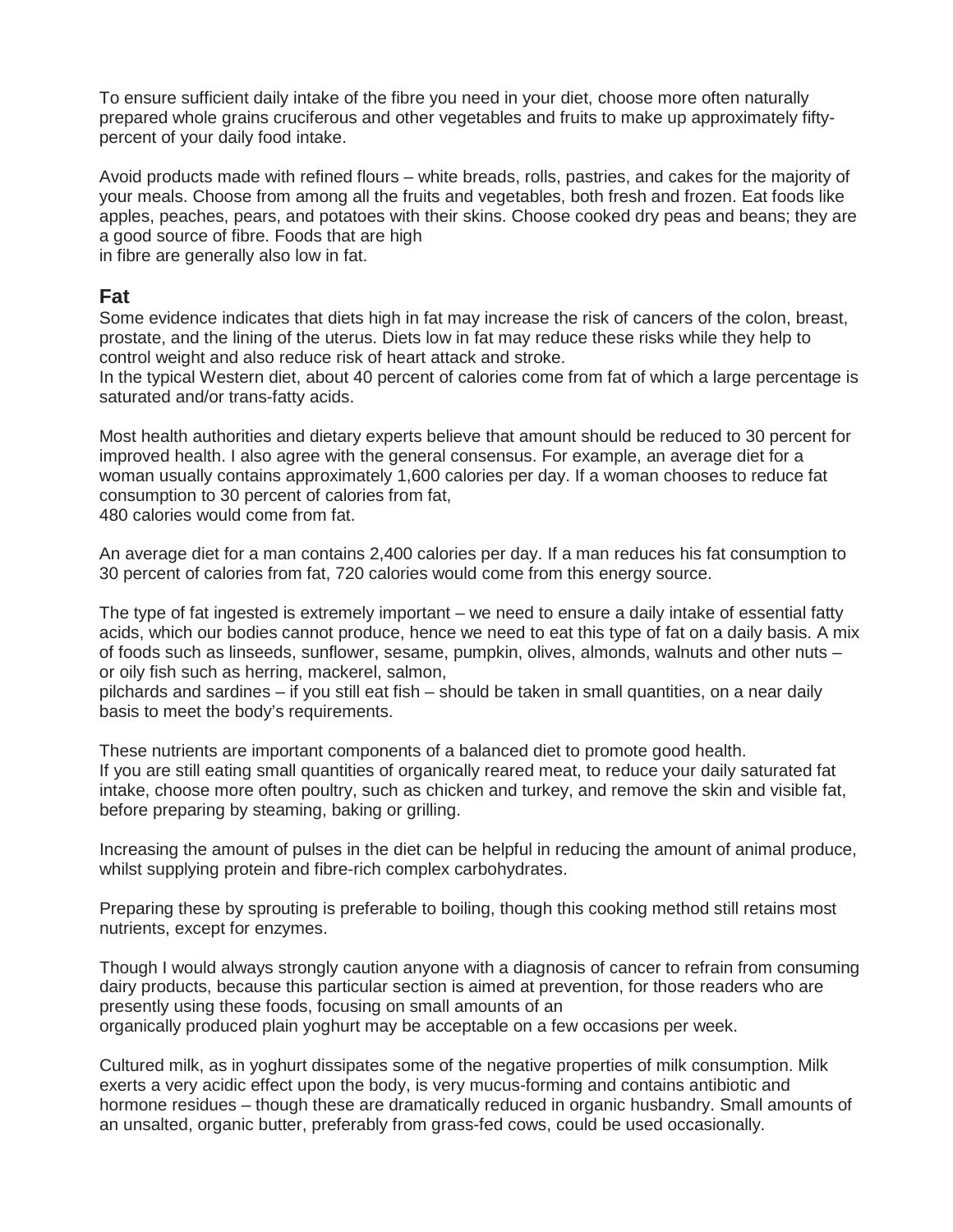Use cooking methods that add little or no fats to foods. Cook meats on racks that drain away fats, and drain fat from the pan before making gravy. Season vegetables with herbs, spices, and lemon juice rather than with fats and salt.

# **Vitamins And Cruciferous Vegetables**

Diets rich in foods containing vitamin A, vitamin C, and a precursor of vitamin A – a group of compounds called carotenoids – of which the most known is beta-carotene reduce the risk of certain cancers. Diets low in vitamin A actually may increase the risk for some cancers.

Many vegetables and fruits contain the anti-oxidant vitamins A and C and betacarotene. Choose especially from the vitamin-rich dark green leafy vegetables and other green, red, yellow, and orange vegetables and fruits; the citrus fruits; and juices made from any of these. Vegetables from the cabbage family (cruciferous vegetables) also may reduce cancer risk. They are good sources of fibre and trace elements as well. The cruciferous vegetables are bok choy, broccoli, Brussels sprouts, cabbage, cauliflower, collards, kale, kohlrabi, mustard greens, rutabagas and turnips and their greens. Eat a variety of

vegetables alongside your prescribed supplements, to help protect yourself from cancer.

# **Changing Habits**

You don't have to give up the foods you like to help protect yourself from cancer. Instead, choose "more often" the foods that may reduce your risks of cancer; choose "less often" the foods that might increase your risks of cancer.

Do not make all the changes overnight. Add fruits and vegetables to your diet gradually over a period of several weeks. Each time you shop, replace a product made with refined flours or processed grains, such as white bread, with one made with 100 percent whole-grain flours and whole grains, such as whole wheat or rye bread.

Read product labels to help choose foods high in fibre and vitamins A and C, and low in fat. Many food manufacturers list calories, protein, fat, carbohydrates, vitamins, minerals, and fibre on package labels though the take-home message has to be 'the healthiest foods have no label' (fruit and vegetables), so seek these out first.

Plan your day's menu. Use information from product labels and other sources to find the total grams of fat you plan to eat; multiply by nine (the number of calories in a gram of fat); then divide by the number of calories you will consume. The answer will equal the percentage of calories from fat. If it is more than 30 percent, you may wish to choose more highfibre, low-fat foods.

Choose cooking methods that add no fats to your foods; bake, steam or poach. Please avoid the use of microwave ovens as much as you possibly can as many critical nutrients are destroyed by this method, as seen here:

Heating prepared meats in a microwave sufficiently for human consumption creates:

- d-Nitrosodiethanolamine (a well-known cancer-causing agent)
- Destabilisation of active protein biomolecular compounds
- Creation of a binding effect to radioactivity in the atmosphere
- Creation of cancer-causing agents with the protein-hydrolysate compounds in milk and cereal grains

• Microwave emissions also caused alteration in the catabolic (breakdown) when thawed in this way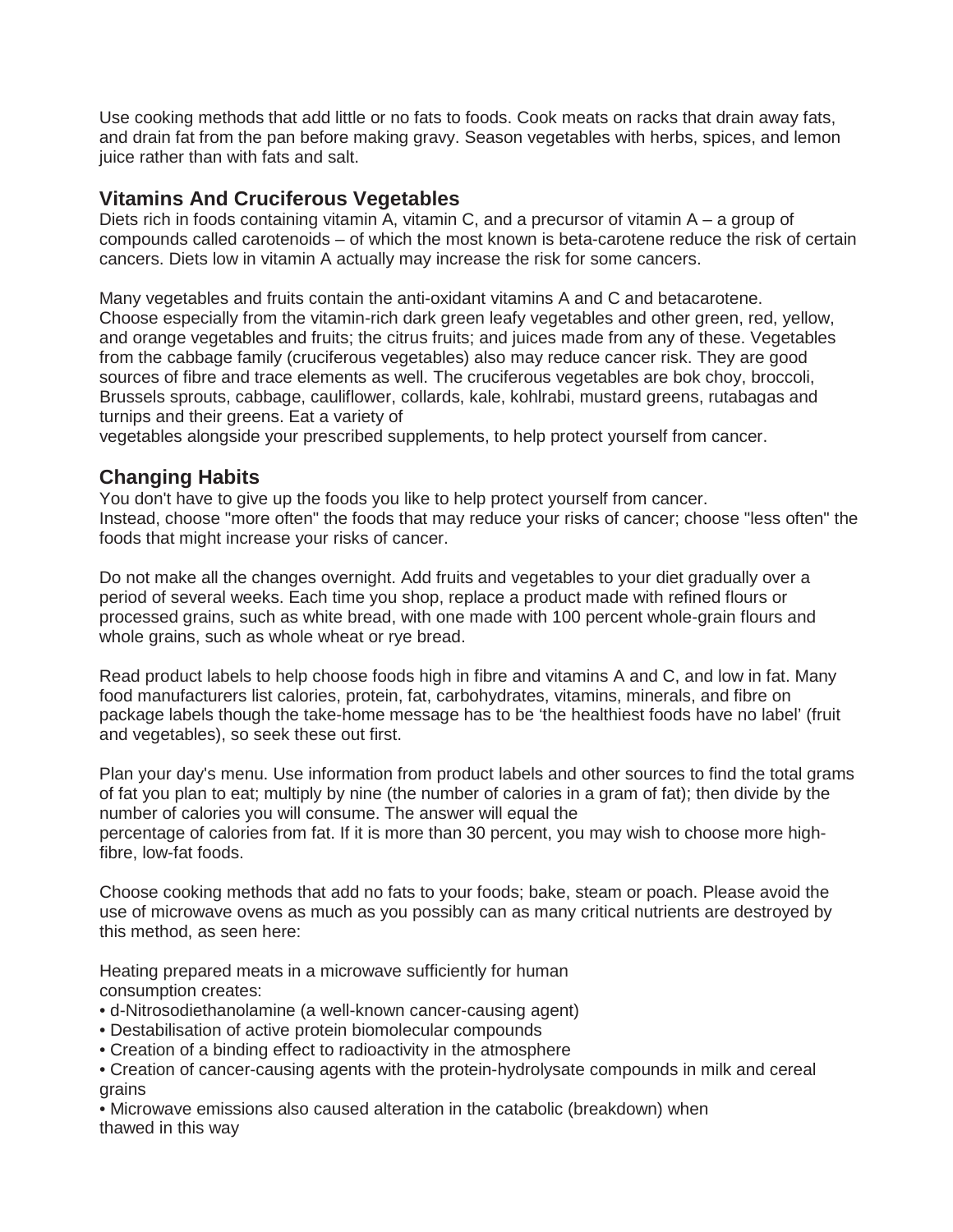• Microwaves altered catabolic behaviour of plant alkaloids when raw, cooked or frozen vegetables were exposed for even very short periods

• Cancer-causing free radicals were formed within certain tracemineral molecular formations in plant substances, especially in raw root vegetables. Ingestion of microwaved foods caused a higher percentage of cancerous cells in blood. Due to

chemical alterations within food substances, malfunctions occurred in the lymphatic system, causing degeneration of the immune system's capacity to protect itself against cancerous growth.

• The unstable catabolism of microwaved foods altered their elemental food substances, leading to disorders in the digestive system

• Those ingesting microwaved foods showed a statistically higher incidence of stomach and intestinal cancers, plus a general degeneration of peripheral cellular tissues with a gradual breakdown of digestive and excretory system function

• Microwave exposure caused significant decreases in the nutritional value of all foods studied, particularly – a decrease in the bioavailability of B-complex, C, E, essential minerals and lipotrophics (fat metabolising compounds) A destruction of the

nutritional value of nucleoproteins in meats. Lowering of the metabolic activity of alkaloids, glucosides, galactosides and nitrilosides (all basic plant substances in fruit and vegetables)

Marked acceleration of structural disintegration in all foods.

IF YOU MUST CONTINUE TO USE A MICROWAVE OVEN:

- Have it checked regularly for leakage, especially the door, which is prone to leakage.
- Never open the door while the oven is on.

• Stand at least three feet away (especially children) from the oven when in use to avoid the cumulative effects of even low-level exposure. The lens of the eye is most at risk from prolonged microwave exposure because it has no way of dissipating the energy – thermally or otherwise.

• Avoid microwaving frozen foods and commercially prepared meals, especially if they are to be cooked in their packaging.

- Use non-PVC cooking containers whenever possible.
- Discourage growing children from eating microwaved food or using a microwave.
- Be aware that the majority of restaurant food is now microwaved using large commercial ovens. These pose even greater potential risks to users, and those using them should be warned.

Though I do not recommend these cooking methods, if you choose to occasionally broil, grill, or barbecue, please endeavour to protect foods from contact with smoke, flame, and extremely high temperatures. They can produce possible cancer-causing substances. Move racks or grills away from heat sources, cook more slowly, and cook in ceramic or glass.

It also is important to exercise each day, maintain desirable weight, go for regular physical checkups, and remember these cancer prevention tips:

• Choose foods high in dietary fibre daily (fruits, vegetables, and whole-grain breads and cereals).

• Choose foods low in dietary fat.

• If you drink alcoholic beverages, do so only in moderation, and only use those from organic production.

• Avoid unnecessary X-rays.

• Health and safety rules of your workplace should be known and followed.

• Avoid too much sunlight; wear protective clothing; be very cautious as to what you apply as a sunscreen, choosing to sunbathe during the cooler parts of the day.

• Above all, DON'T SMOKE. Tobacco smoke causes about one third of all cancer deaths more than all the other reliably known cancer-causing agents added together. Heart disease and emphysema caused by smoking kill even more people than cancer does.

# **Detoxification**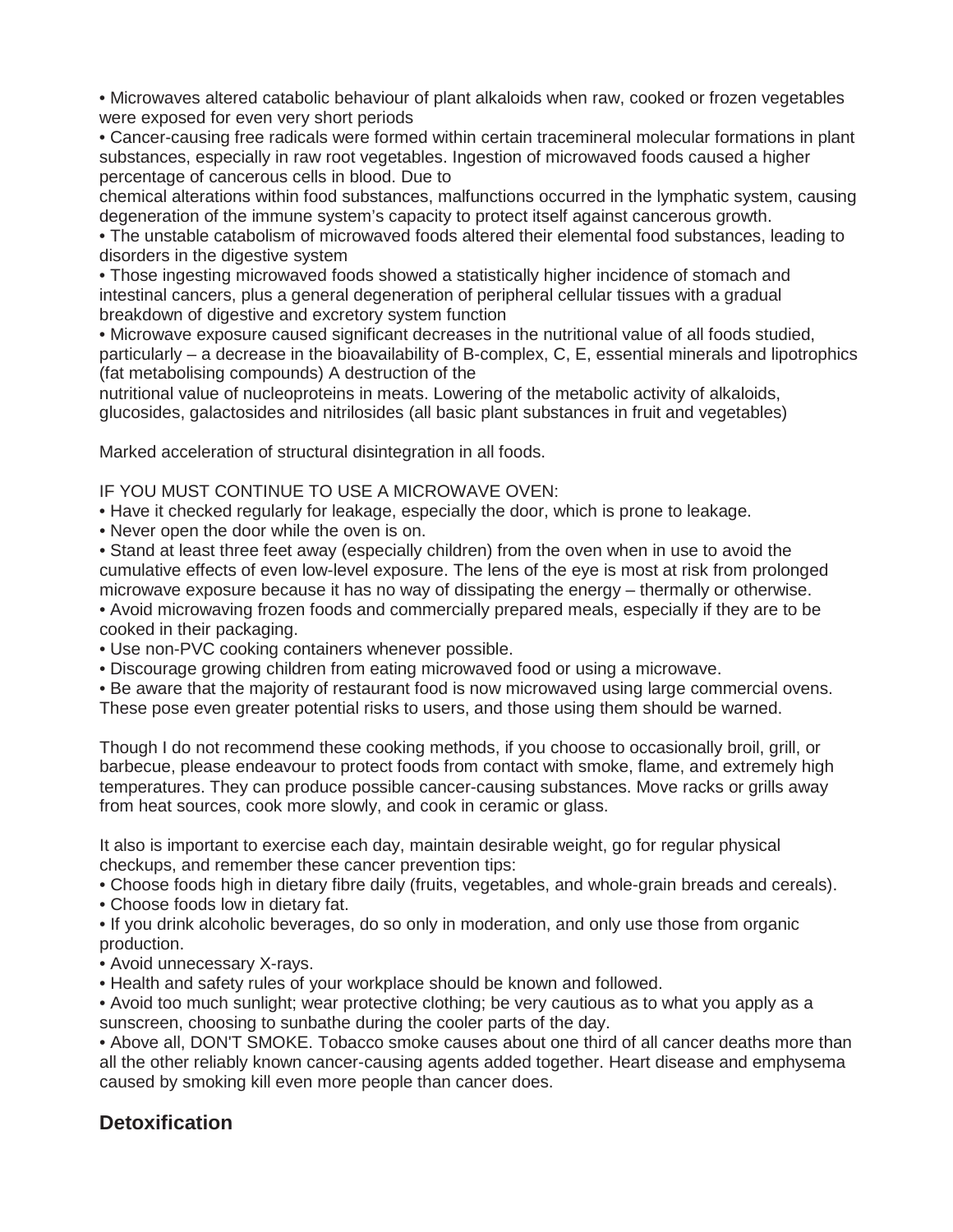Detoxification comes in many forms and refers to a wide variety of programmes that aim to remove acquired toxins from the body. Today, much of our food and water holds chemicals, which are foreign to our bodies. Our environment and even the air we breathe also contain such compounds.

Our bodies are capable of removing exogenous toxins from these sources to maintain life when nutritional requirements are being met and the toxic overload is not too great. Although basic detoxification begins with dietary changes, it usually becomes necessary to support the bowels, lungs, kidneys, liver and the blood.

These organs are very important in detoxification. Detoxification can be applied to an individual organ, or all of them, as befits the health challenge. The liver filters the blood for the removal of foreign substances and wastes. The kidneys filter wastes from the blood into the urine, while the lungs remove volatile gases as we breathe.

The human body is designed to make use of natural substances, which includes food, herbs and phyto-chemicals from plants. All foreign substances will serve as a stimulus to the immune system, which has the function of removing these stimuli. Although the toxicity of a chemical may vary, the liver still has to reduce toxins into compounds that we can safely handle and eliminate through the kidneys (as urine), skin (as sweat), lungs (as expelled air) and bowels (as faeces). Having these eliminative organs in good working order is essential for the maintenance of optimum health.

While there are many detoxification regimes available, they differ in their actions and their intent. Some work only with the bowels, others may purify the liver or the blood, and others may assist the kidneys or the skin to improve their functions.

By combining these detox regimes into a total health programme, we can effectively restore our organs to an optimal level. When the body can eliminate toxins health and energy are renewed.

Many different approaches to detoxification and wellness will work, even though they attack the problem at different levels. Most detoxification regimes that augment lifestyle changes will exert a beneficial effect. There are, however, other factors that must be considered in detoxification, such as eating in an appropriate manner for the individual concerned, intake of pure water, and appropriate exercise, rest, sunshine, and fresh air intake, etc.

Detoxification regimes help the body to eliminate toxins in many ways. First, natural, unprocessed plants include the fibre necessary for stimulating good bowel elimination.

They also contain the required amounts of vitamins and trace elements required to feed and nourish the bowels, the liver, and other eliminative organs. I believe it is vital to include a valuable source of enzymes, especially from living foods, to assist this process.

The elimination of meat from the diet for a short period of time absolutely enhances detoxification because meat is so difficult to digest and requires drawing on the body's internal resources to enable specific digestion and absorption.

Of course, changing dietary and lifestyle habits is easier said than done for people without a serious health issue. I find people recently diagnosed with cancer are prepared to radically change their eating and lifestyle habits because now life depends on it. That's pretty sad I guess, but as human beings we tend to stay in our 'comfort zone' for

as long as possible. Some people want to improve upon their health, even though there is no diagnosable disease and will go to any length to do so, including the necessary dietary and lifestyle changes. But there are others who do not want to change their life style until their health deteriorates.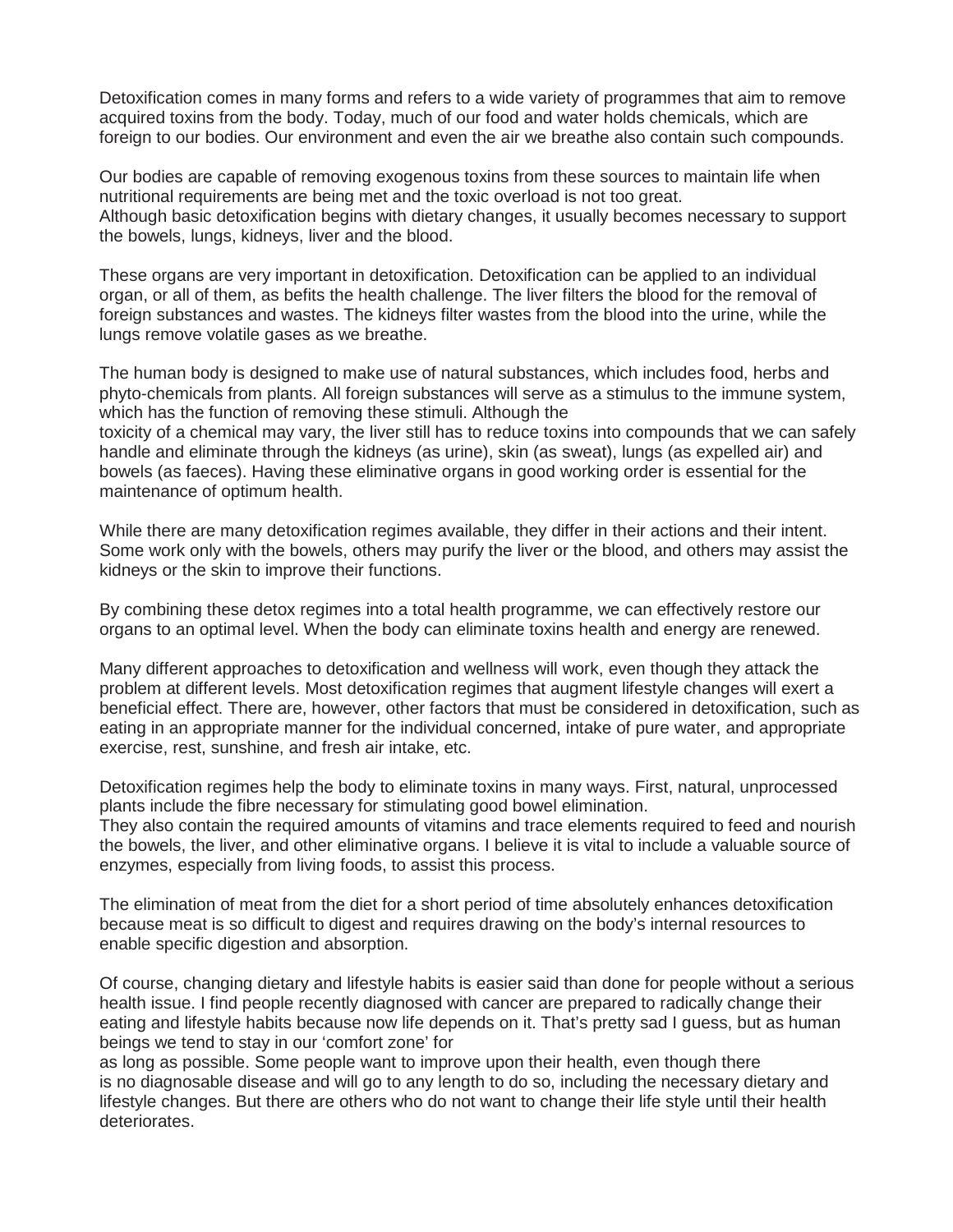Such people, I find are more difficult to motivate and may not stay with the detox regime for very long. Some people may make a few changes, like drinking more water, or giving up some of their habits that do not take them towards optimal health. However, everything is a step in the right direction and I applaud everyone's efforts.

Our way of eating has been cultivated over many years and will not change overnight. For those who do want better health and do not want to rely on medical drugs for their very existence, nutritional changes will be welcomed, especially when they start feeling better and having more energy.

Detoxification plans are very important whether it is a herbal cleanse or other detox programme. These will generally eliminate sensitive foods, which may cause many problems with digestion and elimination. Foods like wheat, for their gluten content and dairy products are often the cause of allergies and intolerances. Sugar is eliminated because of its "empty calories" and tendency to produce hypoglycemia. Meats are eliminated because they may contain hormones, antibiotics and are difficult to digest.

Caffeine is wise to avoid, since it has many ill effects on the body's digestion. Refined, processed and junk foods are also to avoid for any type detox regime to be effective.

# **Herbal detoxification**

Generic diets for detoxification are substantial, though may not stimulate the liver, lungs or the kidneys as much as one would like. Therefore, herbal cleanses are indicated when we want to hone our cleanse to a "sharp edge" and be organ specific. Of course, herbs are foods too and provide us with vitamins, minerals and enzymes via raw and sprouted foods for excellent nutrition. Herbs are also very powerful: They may be combined together to aid specific organs. For example, herbal combinations that aid the liver and various organs are listed here:

### **Herbal Combinations**

### **Liver**

LIV-A Dandelion, red beet, liverwort, parsley, horsetail, birch leaves, chamomile, milk thistle, black cohosh, angelica, gentian, goldenrod

### **Kidneys**

Uva ursi, parsley, dandelion, juniper berries JP-X Parsley, marshmallow, ginger, goldenseal, dong quai, cedar berries

### **Lungs**

LH Comfrey, marshmallow, mullein, slippery elm, senega, Chinese ephedra .

Whilst herbal detoxification can be used at any time, I suggest it is best used in conjunction with a specific dietary regime. It does not make any sense to use herbs to cleanse the liver if the bowels are clogged with long term intake of refined foods, since the liver off-loads its toxins into the bowels. And while detoxification regimes are effective by themselves, they may be reinforced and speeded up with my suggested herbal usage. Herbs may be used as teas, powders or extracts. Use with digestive enzymes is something I always recommend. Extracts may be used when specific herbs are needed, but may be extracted with alcohol, which I find we all need to avoid during detoxification. Herbal teas are easily made and taken throughout the day. They are mild, gentle, refreshing and sometimes exert a bitter taste – which most of us lack.

Balance is important.

# **Example Herbal Cleanse**

Upon rising: Drinking a glass of lemon water or drinking a glass of water with one teaspoon of apple cider vinegar added is appropriate to most regimes.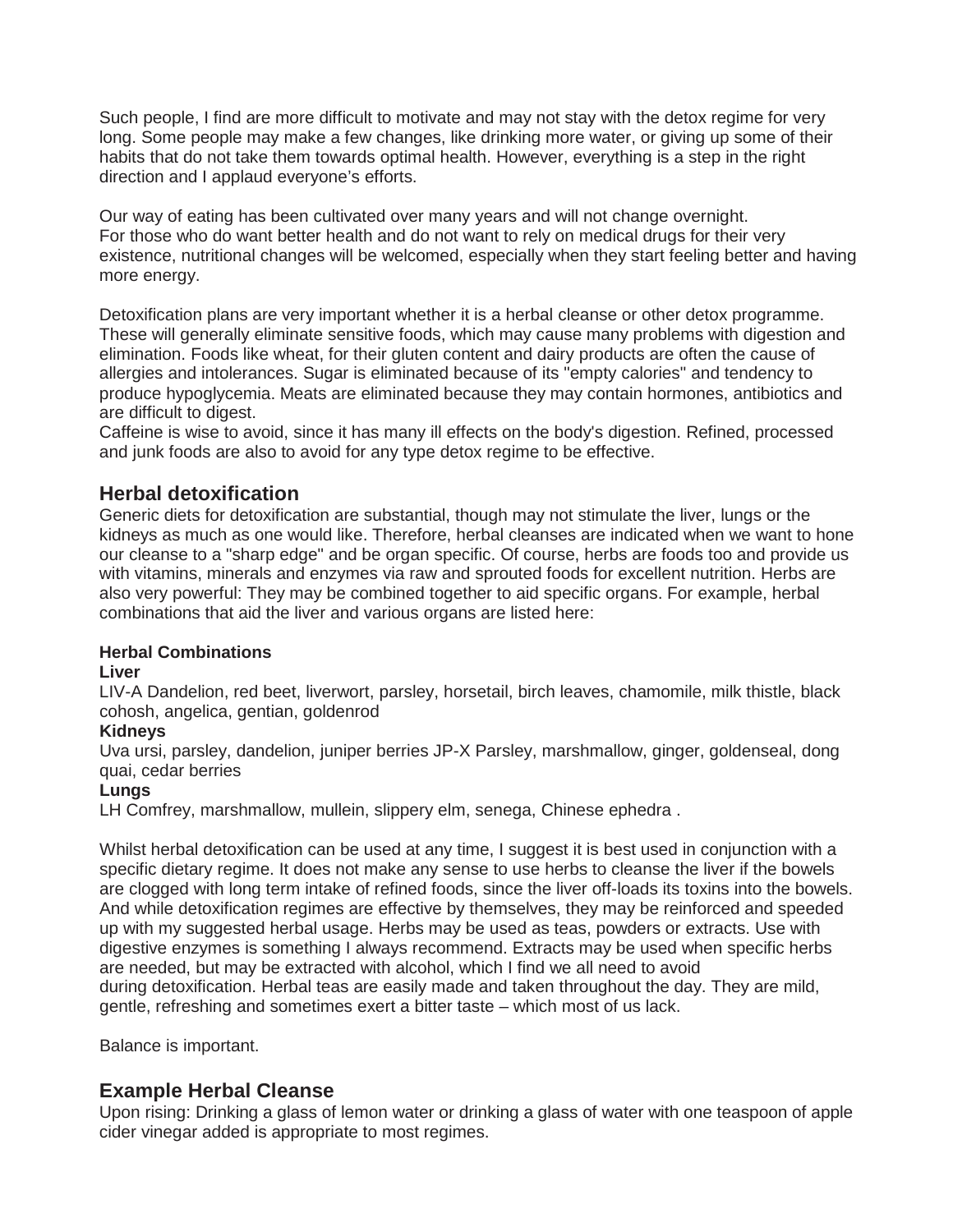### **Morning**

Drink a glass of water with psyllium husk powder (follow with another glass of water).

#### **Meals**

Take 2-3 digestive enzymes Take liver herbs

#### **In Between Meals**

Drink herbal teas that support the liver, including dandelion/licorice/ginger/fennel Note: Following an optimal eating regime – supplied by your practitioner is mandatory.

Detoxification should include some type of skin cleansing, because our skin is one of our superlative eliminative organs. Heavy metals are actually released through our pores when we sweat. Sauna baths and steam rooms are great for removing toxins from the skin. Personally I find great effect from sauna/ozone input. Therefore, it is very important to support our skin for detoxification to be maximal. If the kidneys are damaged, then helping the skin will help the kidneys effectively. Good skin care is in order, if one's health is to benefit, also.

Using non-organic skin care products is not wise, even though they are less expensive in the short term.. The chemicals in these are likely to be absorbed into our circulatory system and so provide more toxicity for the liver to deal with. Even the chemicals in our soaps and shampoos will have a negative effect on our health, especially at a vulnerable time, such as fighting an illness such as cancer.

Though the ill effects are not instantly seen, as a healthy liver is able to metabolise them, individuals who are environmentally challenged will notice a significant improvement in their health when using natural soaps and shampoos. I advise only natural, organic skin care products, especially when there is a cancer issue.

Cleansing our skin is really rather simple. Firstly, we need to bathe daily using natural soaps. Then we need to care for the skin by using only oils and products of natural origin.

Even the clothes we wear can make a big difference in our health. Synthetic fibres do not absorb sweat (toxins), while natural fibres, like cotton, will absorb them. Dry skin brushing helps in removing the outer dead skin layers and keeps the pores open. You can also towel the body roughly after bathing. Use the towel vigorously until the skin is

somewhat pink, remembering to change towels often because they will contain toxic residues.

Good skin care also requires correct nutrition. Since our skin contains a lot of fat, we need high quality fats and oil from natural sources to provide the components required to make healthy skin. Grass-fed butter, coconut butter, seed and olive oil are excellent and keep the skin in good condition. As always, the fats/oils should be natural only.

# **Detoxification Bathing**

Use  $\sqrt{2}$  cup of baking soda or use  $\sqrt{2}$  cup of Epsom salt or use  $\sqrt{2}$  cup of sea salt. Soak in bath for twenty minutes and then exfoliate the skin gently with soap on a natural fibre. This should be performed once a week during the detoxification period and at least once each month thereafter for maintenance.

# **Juice fasting**

Fasting with vegetable juices can be another excellent way to develop good health and cleanse the body of toxins. Juices, without the fibrous pulp, contain an excellent source of vitamins, minerals and enzymes. When the pulp is not added, more juice – and hence more nutrients can be absorbed by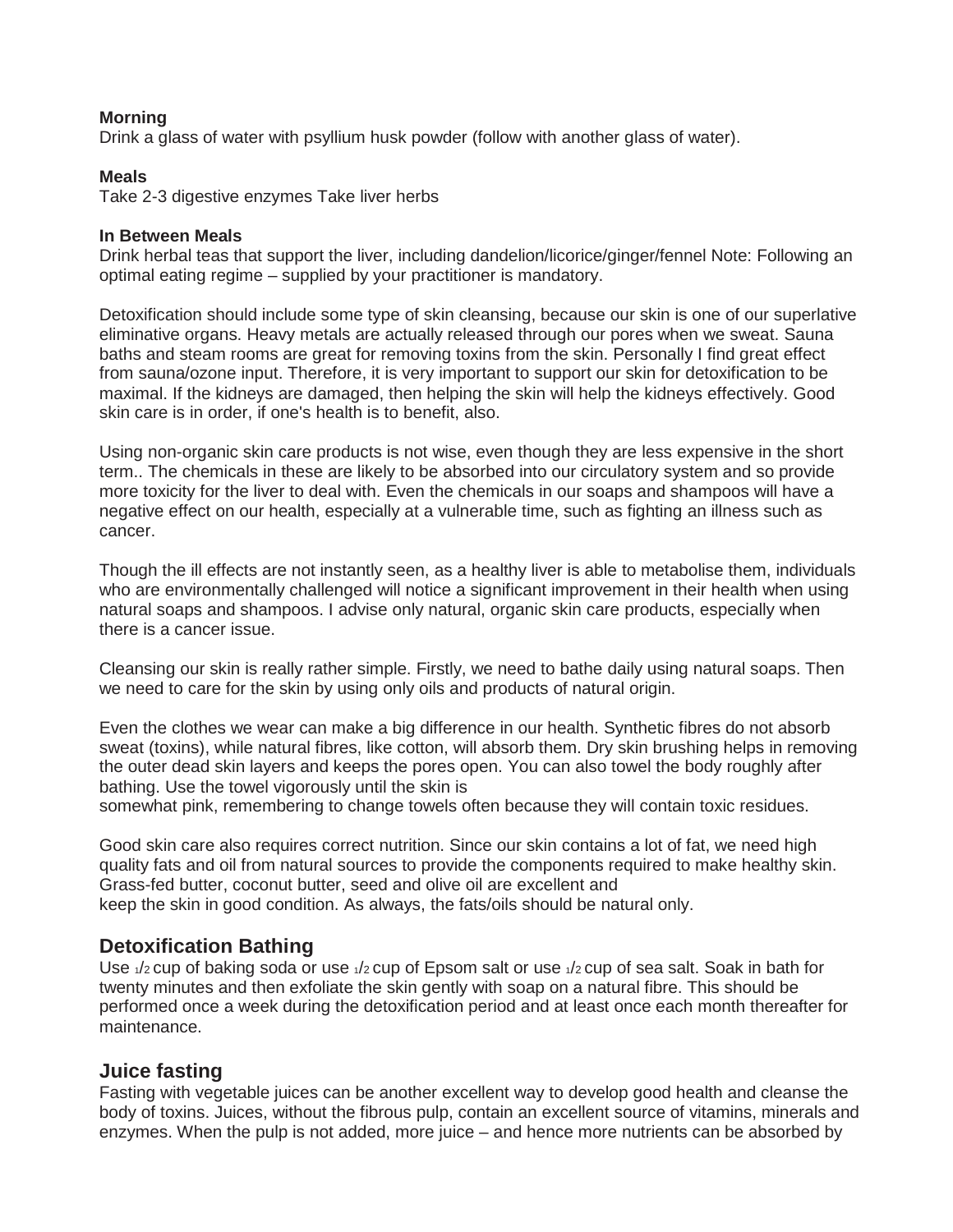the body than would be possible if the whole food was eaten. For example, one can easily consume the juice of several heads of lettuce at one sitting, though would find it very difficult, if not impossible to consume such a large amount of lettuce whole. This allows the body to get an abundance of nutrients using minimal digestion. Fasting on mono-juices also allows the body time to process these juices whilst preserving valuable digestive enzymes.

Juice fasting has helped many people, including myself, overcome and/or given the ability to survive serious diseases like cancer, because it provides optimal nutrition and allows the necessary cleansing of toxins by the body. I believe cancer results from a toxic condition. Some of the pulp that is produced from the juicing machines may

be saved and added to other foods at a different time of day. Juices contain good sources of antioxidants and enzymes, both of which are needed for cleansing and eliminating toxins. Juices are also easy to digest and help people with digestive problems.

# **Bowel Flora**

Bowel flora is very important for detoxification and maintenance of normal health.

Probiotics is the term given to the most helpful bowel flora, which are taken via supplementation. It is now scientifically accepted that certain strains of flora defend our body from the pathogenic species of bacteria and perform many vital functions,

such as detoxification of toxic chemicals and producing valuable vitamins. When our flora is well balanced, it secretes mediators in which the pathogenic forms cannot grow. However, the reverse is also true, that when pathogenic forms take over, they will exclude the normal flora with their toxins.

Many, though not all, scientists feel that it is the toxins secreted from the pathogens and not the pathogens themselves that create disease. The ability of all bacteria to change and grow under specific conditions of their immediate environment is called pleomorphism. Cell wall deficient forms are "bacteria" that lack a defined cell wall,

though have all the criteria of being bacterial-like. Even viruses have been found to exhibit morphological forms, which resemble fungus and bacteria. Microscopic studies have revealed that bacteria, viruses and fungus may be all different forms of the same organism, differing only by the environment in which they are grown.

Antibiotics destroy the essential bacteria as well as the pathogenic type and allow the development of antibiotic resistance. Natural forms of antibiotics are better, since they do not kill the good bacteria with the bad and do not allow any drug resistance to occur.

Garlic for example, is effective against pathogens and does not produce antibiotic resistance, which is a danger to our health. As antibiotics become more widely used, more resistant forms will assuredly be encountered. Herbal antiseptics and antibacterial tonics are far better and less dangerous to our over-all health, because they do not destroy the good bacteria.

Replacing our natural flora is a good step for preventing disease and keeping our bowels healthy and populated with balanced flora. Taking probiotic supplementation containing lactobacillus acidophilus and bifidus and other strains can help in our detox regime and also in repopulating the gut during and after a cleanse. Maintaining normal healthy flora should play a major part of any detoxification plan.

# **Antioxidants**

The use of antioxidants, like vitamins A, E, and especially C, are essential when applying any detoxicant as these nutrients are involved with the removal of toxins.

Antioxidants are necessary to assist cells neutralise free radicals that can cause mutations and cellular damage. As these free radicals are counteracted, the antioxidant vitamins will be used and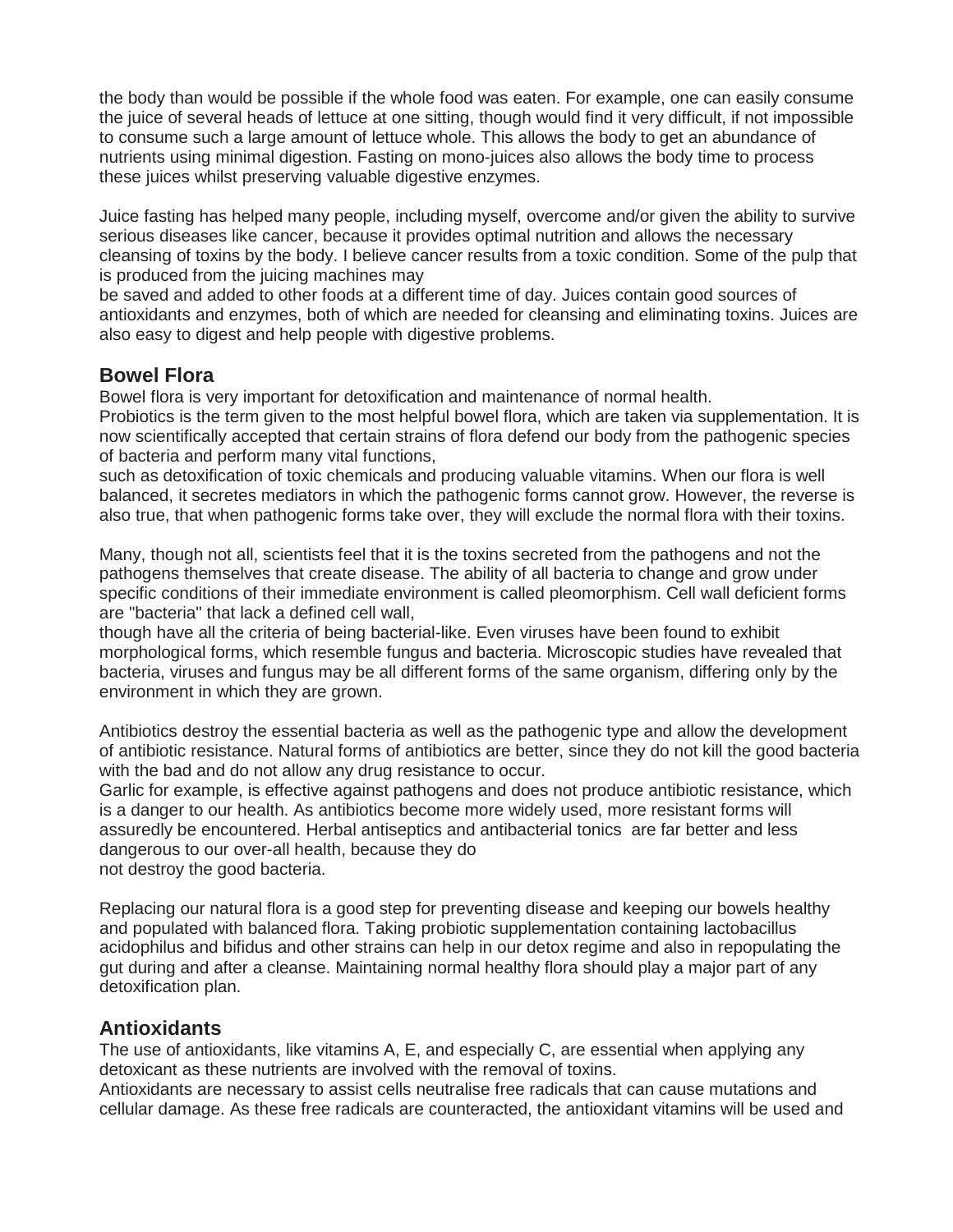exhibit low levels. Vitamin A and E are fat soluble and are found in our fat tissues/stores, vitamin C, however, is water soluble and mainly located

in the our skin cells. Vitamin C is also involved with many other important bodily functions, such as collagen formation, wound healing, energy production and fighting off viruses.

The function of antioxidants is so important that any deficiency is perceived by the body as detrimental to our health. When our antioxidants are low, energy is not available and detoxification cannot take place in a normal manner. Therefore, toxins accumulate or are stored until they can be processed. The liver and many other organs are compromised in their functions when antioxidants are low. Just the lack of energy is enough to cause the body to have compromised or poor health, because it is energy that is necessary for the removal of toxins and wastes.

Vitamin C should be taken with bioflavonoids, as occurs naturally in fruit and vegetables, to ensure that all the components of the vitamin C complex are available as they are synergistic – working in cooperation each with the other. Pure ascorbic acid is known as

vitamin C, though I find it poorly absorbed by the body when taken alone as a supplement. Though people tend to think of ascorbic acid as vitamin C it is only part of the vitamin C complex. Vitamin C is essential to any detoxification program, because that is what the body uses for energy to process and eliminate the bodies waste products.

Vitamin C can be taken in very high doses until the bowel tolerance level is achieved. This tolerance level varies between people. Some can reach tolerance at 4-5 grams (4,000- 5,000 mg), while others may not reach tolerance until 10-15 grams (10,000-15,000 mg).

When my tumours are not in remission, I can take 20-30 grams (20,000-30,000 mg) of vitamin C without tolerance being reached. People with cancer can tolerate exceedingly higher levels of vitamin C than those who are not undergoing such health challenges.

By taking vitamin C to its tolerance level we can ascertain our current tolerance level status and how saturated our body is with Vitamin C, and take appropriate action.

# **Enzymes**

The use of enzymes when facilitating detoxification is vitally important, because the body requires an adequate supply of them, both for this purpose and for ongoing digestive function.

Enzymes are best obtained from fresh raw sprouted foods, and freshly picked fruits and vegetables, consumed in their natural state. Otherwise they may be taken daily with meals as nutritional supplements of multi-digestive enzymes. Enzymes inherent within

natural foods facilitate digestion of that particular food. However, a large proportion of the food eaten by the majority of people I consult with nowadays is processed, refined, heated (cooked), irradiated and stored, which destroys enzymes and results in low vitality.

Processed food with enzymes destroyed will have a longer shelf life, but will not contribute to our essential health when consumed on a daily basis. Sprouted food, fresh raw fruits and vegetables are the best source of enzymes and will provide vibrant health.

Enzymes are also used by the body in eradication of toxic substances.

The liver is the source of most detoxification enzymes, which it must make, or store, to aid the body in removing and eliminating wastes, toxins and any necrotic matter that accumulates in the blood vessels. The liver also uses enzymes to break down excess fibrin when blood becomes too thick.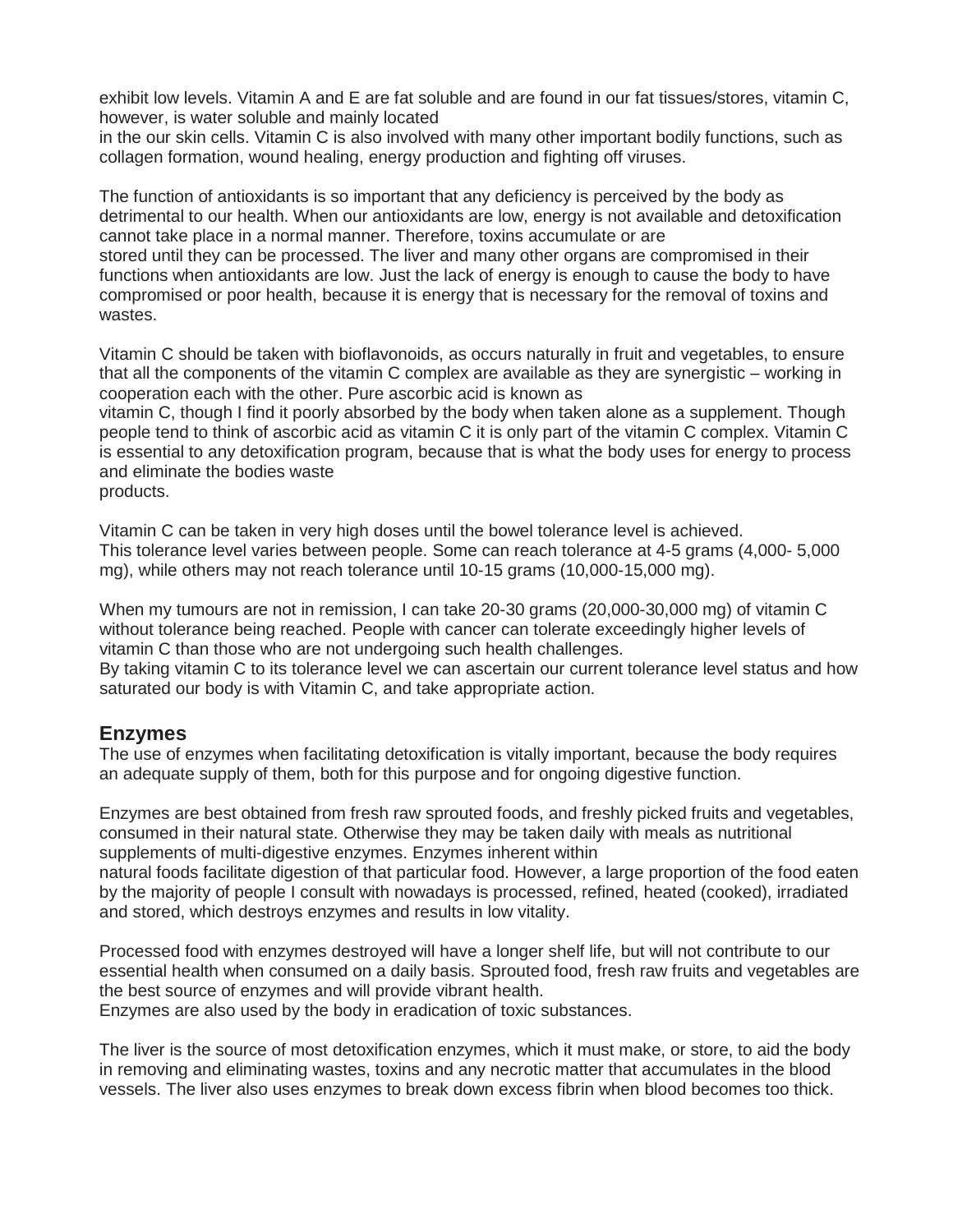With age, I find that many people do not have enough of these enzymes that support the body's natural blood thinning processes. For enzymes to work optimally for detoxification purposes, they are required to be ingested in between meals. Used in this manner, they

do not get involved with digestion, but go to the liver and blood for the purpose of detoxification. Many therapies have absorbed enzymes for improving health and they have long been the key to many detoxification therapies, which have helped many people to overcome health challenges such as cancer.

Doctors Kelley, Gerson, Moerman, and Neiper used alternative nutritional therapies with enzymes with their cancer patients. Using specific enzymes such as pancreatin, papain, trypsin, chymotrypsin and bromelain can be very effective. I personally vary the amounts of these on a daily basis, combined with other elements such as laetrile (B17), probiotics and antioxidants, in addition to my living food protocol, especially when not in remission.

Enzymes are essential as they speed the action of chemical reactions, within the body. Cancer cells grow because of the absence of enzymes that are responsible for stripping the fibrin from the individual cancer cells. Adequate enzyme activity can lay bare their antigens and so pave the way for the destruction of such cells via the body's immune cells. It is notable that the more cancer cells that are produced by the body, further additional enzymes are required to counterbalance.

The rationale to use a raw food protocol in many detoxification diets is for utilising the enzymes found naturally in those foods. Additionally, raw foods provide fibre and, with correct application of optimum food combining for the individual, will not waste the

integral enzymes reserves. Preserving enzymes is the key to overcoming disease and living to a ripe old age and remaining healthy.

Yes, vitamins and minerals are important, but vitamins are enzyme cofactors and many minerals are used to activate enzymes. Therefore, the vitamins and minerals themselves are only augmenting the role of the enzymes, which are detoxifying toxins and

supporting the metabolism. Enzymes also help the bowels in cleansing, because they liquefy the bowel content, which makes transit much easier. The role of enzymes in digestion is to break down foods for digestion and absorption. When foods are broken down they become more liquid and the bowels move more easily and transit time is faster and therefore more efficient.

# **Bowel Cleansing**

Keeping the bowels clean and moving is a major step in regaining our health since bowel function is crucial in the elimination of toxins, especially those processed by the liver. In severe constipation, enemas and colonic irrigation may be needed to breakup and washout long-standing bowel encrustations. Diet can provide the same effect as an enema or colonic, it will just take longer. Also, one should be very diligent in repopulating the gut flora after such therapy and probiotic supplementation will be necessary to restore optimal balance. Constipation is seemingly now very common and slow stool transit is more common today amongst the people who consult myself than when I first began my practice many years ago. Fifty years ago, people ate a greater proportion of natural unprocessed foodstuffs, providing the fibre necessary for efficient stool transit – they were also far more active on a daily basis and breathed in purer outdoor air. When bowel function slows down, toxins are not eliminated and are re-absorbed and carried back to the liver for recycling and elimination. Reabsorbed bile salts have been linked to increased cholesterol levels; therefore, cholesterol is a major indicator of constipation.

Also, when the bowels get slow and toxin levels increase, the pathogenic microorganisms grow to out-number the normal flora causing dysbiosis – sub-optimal balance of bacteria. Although probiotic supplementation is required to correct this, it is the clogged bowels that are the major problem. Our endocrine glands that control metabolism are also involved; since it is our thyroid that controls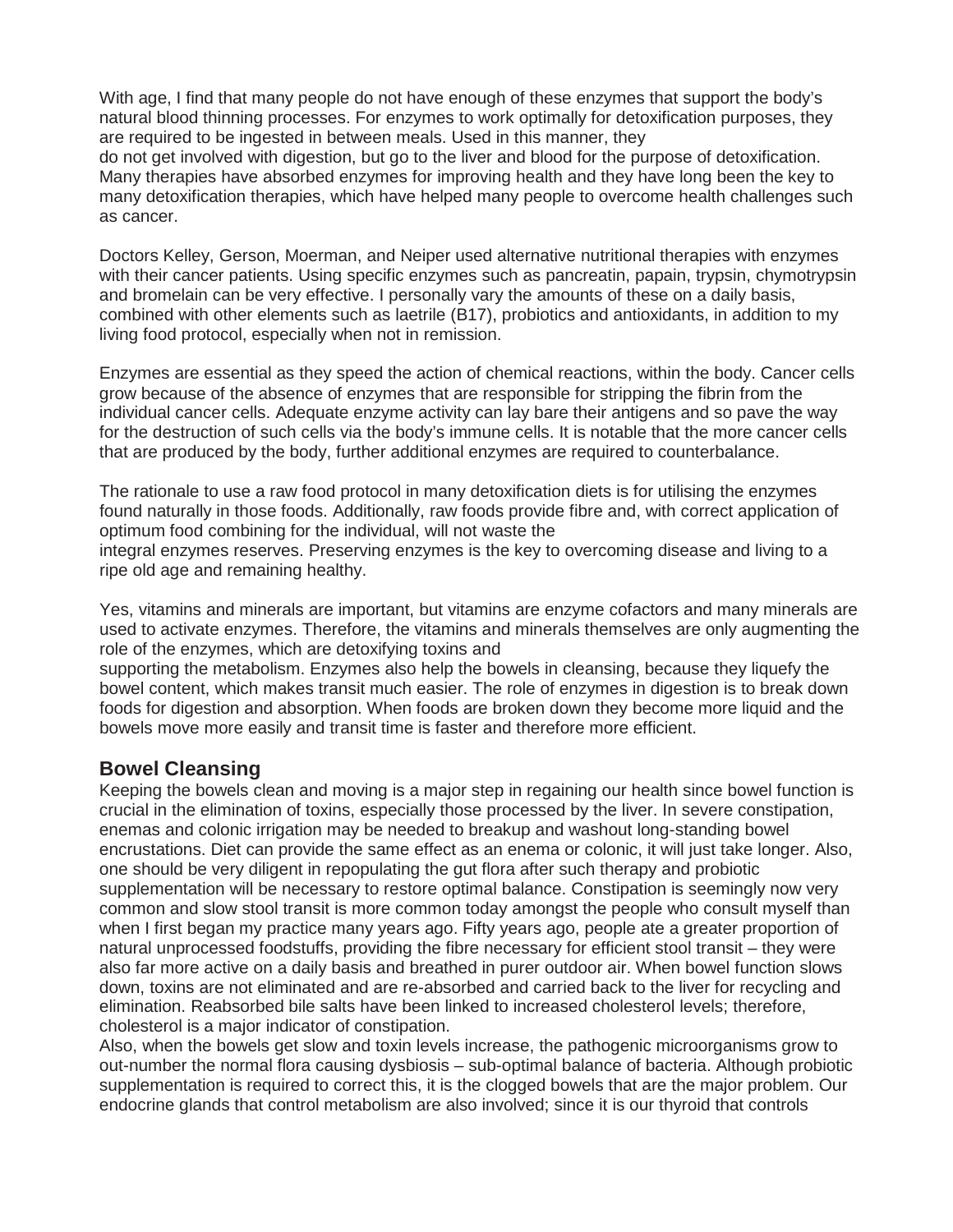metabolism and metabolism affects how our bowels are functioning. In this respect, constipation can be seen as a symptom of hypothyroidism.

Low body temperature, which is generally implicated with a poorly functioning thyroid (hypothyroidism) is very common amongst the people I work with nowadays. One major factor in low body temperature is the suppression of thyroid function by heavy metals,

like mercury, which binds to the thyroid hormones and progressively renders them inactive. Eliminate the mercury and the body temperature is likely to return to normal.

The easiest way to improve stool transit time is by increasing natural soluble fibres from fresh fruits. vegetables and pulses. Sometimes, in the initial change-over adding fibre during the day by drinking a glass of water (juice) with psyllium husk powder can be useful in re-training the bowel. The extra fibre adds to the bulk of the stool and decreases transit time, which means improvements in toxin elimination and a knock-on

effect on overall health. It makes sense that when we can eliminate toxins on a daily basis, there will be commensurate health benefits.

One of the best ways to improve the bowel function is with herbal remedies that act as bowel stimulants or laxatives. These products range from the very mild  $-$  slippery elm  $-$  to the stimulant  $$ cascara sagrada – to the very harsh – aloes and senna. Everyone may react differently to these products, so they should be taken cautiously at first. Some persons may take two aloes with no effect (meaning they are heavily blocked), while others may take a mild herbal and get a much greater effect than most. Herbal bowel combinations are excellent because they not only stimulate the bowels to move, but give

the system the nourishment it needs to move on its own.

Herbal formulas should obviously not preclude a wholesome natural dietary regime Since diet always takes precedence in matters of health. Care should be taken not to become overly reliant on herbal laxatives however, as they can deplete potassium and may have a rebound effect – causing a lazy bowel. Certainly in the early stages of

correction, herbal products can play a key role in supporting the body to eliminate toxins by stimulating the eliminative organs like nothing else can and, therefore, are useful tools when used appropriately.

# **Herxheimer Reaction**

The Herxheimer Reaction occurs when the body is detoxifying too rapidly and toxins are being released faster than the body can eliminate them. When this occurs, the patient can suffer from a wide range of debilities, such as headaches, nausea, vomiting, and malaise.

Even though this is but a short period of the journey to health, at times it can be severe and deter one from reaching their intended goals. Also, the person may not understand the reasons of what they are experiencing and think that they are regressing. People should always work with a suitably qualified healthcare practitioner.

To minimise the Herxheimer Reaction, I recommend:

- Drink lots of pure water
- Exercise daily, as appropriate
- Enjoy sunshine, if possible
- Take detoxification slowly... one step at a time
- Stay with minimal dose of any herbal prescription
- Keep the organs of elimination (bowels, lungs, skin, kidneys) open
- Take detox baths
- Use aromatherapy oils for aches like peppermint, birch, and wintergreen
- Sweat by using exercise, saunas, baths, and herbs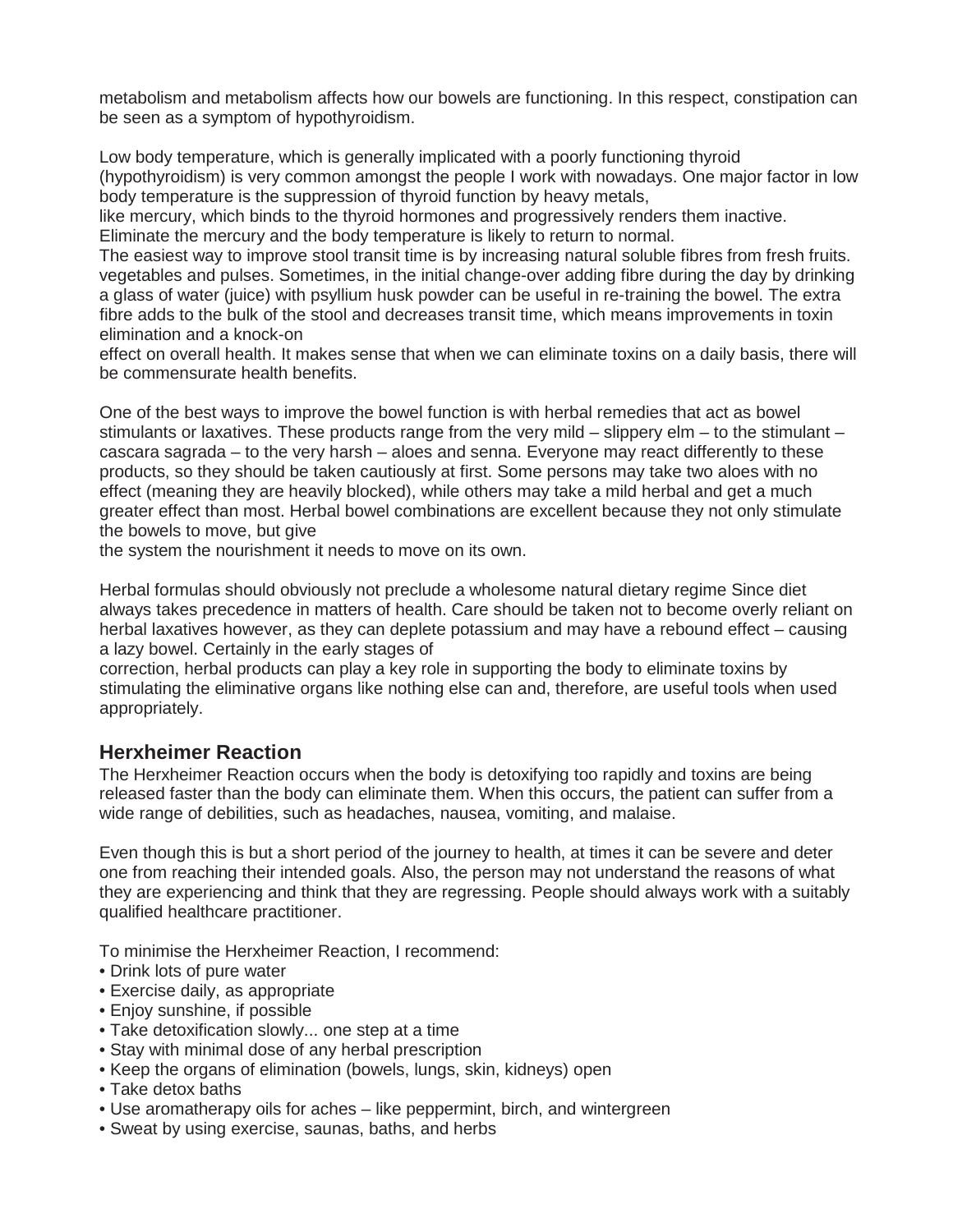- Avoid foreign chemicals and refined processed foods
- If such Herxheimer reaction occurs, cut back on your health detoxification regime and contact your healthcare practitioner.
- Reduce the dose of herbs and follow the above outline to reduce the symptoms of toxin elimination. The more toxins there are to eliminate, a greater reaction may be felt upon their dispersal.

# **Conclusion**

Detoxification may produce symptoms of headaches, nausea, malaise and vomiting due to the toxins being released. Should this occur, I advise further consultation with a healthcare provider and a reduction in the applied regime. Proceeding too quickly with a detoxification plan, at any one time, can have adverse effects as toxins are released

into the circulatory system. The body should be prepared and primed to eliminate toxins before they are released. I advise that this is achieved by improving bowel function through the application of a healthful dietary regime, keeping the skin clean and optimising kidney and lung function via pure water and exercise – as is appropriate for the individual.

Only by having all organs of elimination in correct operating order can the body begin to dump toxins efficiently and maximally. Keeping the skin clean and healthy is of prime importance for this to be effected.

Detoxification is essential for good health to exist. The body is required to eliminate toxins daily to avoid an internal environment becoming host to the proliferation of opportune bacteria and viruses and compromising our immune system.

As our external environment is more toxic today, our livers are overstressed daily dealing with inhaled chemicals alongside those in our food and water. Processing other toxins, when the liver is stressed, may be delayed. Detoxification is also a lifestyle change. For it is by the way we live that determines our future health and

how our liver processes toxins. Detoxification is easy if we eat a wholesome natural organic diet and live life in a natural way. Unfortunately however, for those who choose to avoid nature's laws, detoxification may be compromised. A change in your lifestyle is required to maximise ongoing internal cleansing. Nature has afforded us the chance to live in a toxic environment and not be too adversely affected by it. Of course, we have to follow natural laws to obtain that chance. Without detoxification progressing optimally we may miss a second chance.

Good health is within our reach, but first we must cleanse our "temple" and eat a wholesome natural diet that provides us with maximal nutrients and fibre. Herbs can help us stimulate the liver, lungs, kidneys and bowels when needed, but diet is the first priority in any detoxification regime. It is wise not to become overly dependent upon herbal laxatives. When toxins are released it is quite common to feel lethargic for a day or two, but when good health is restored a wave of renewed energy and vitality will prevail.

Many people living today could easily be described as 'vertically ill' meaning they have rarely known what it is to enjoy true, vital health. They survive with an abundance of toxins and an existence less than healthy, to eventually become 'horizontally ill.' It is required that we listen to our bodies and take appropriate action.

Good health is not hard to find, but does require diligence and life style changes, which are compatible with toxin elimination. It is through natural, efficient detoxification that our health and energy are restored. In early 2008 I received this latest information from the Johns Hopkins Hospital in United States of America. After years of telling people chemotherapy is the only way to try (try is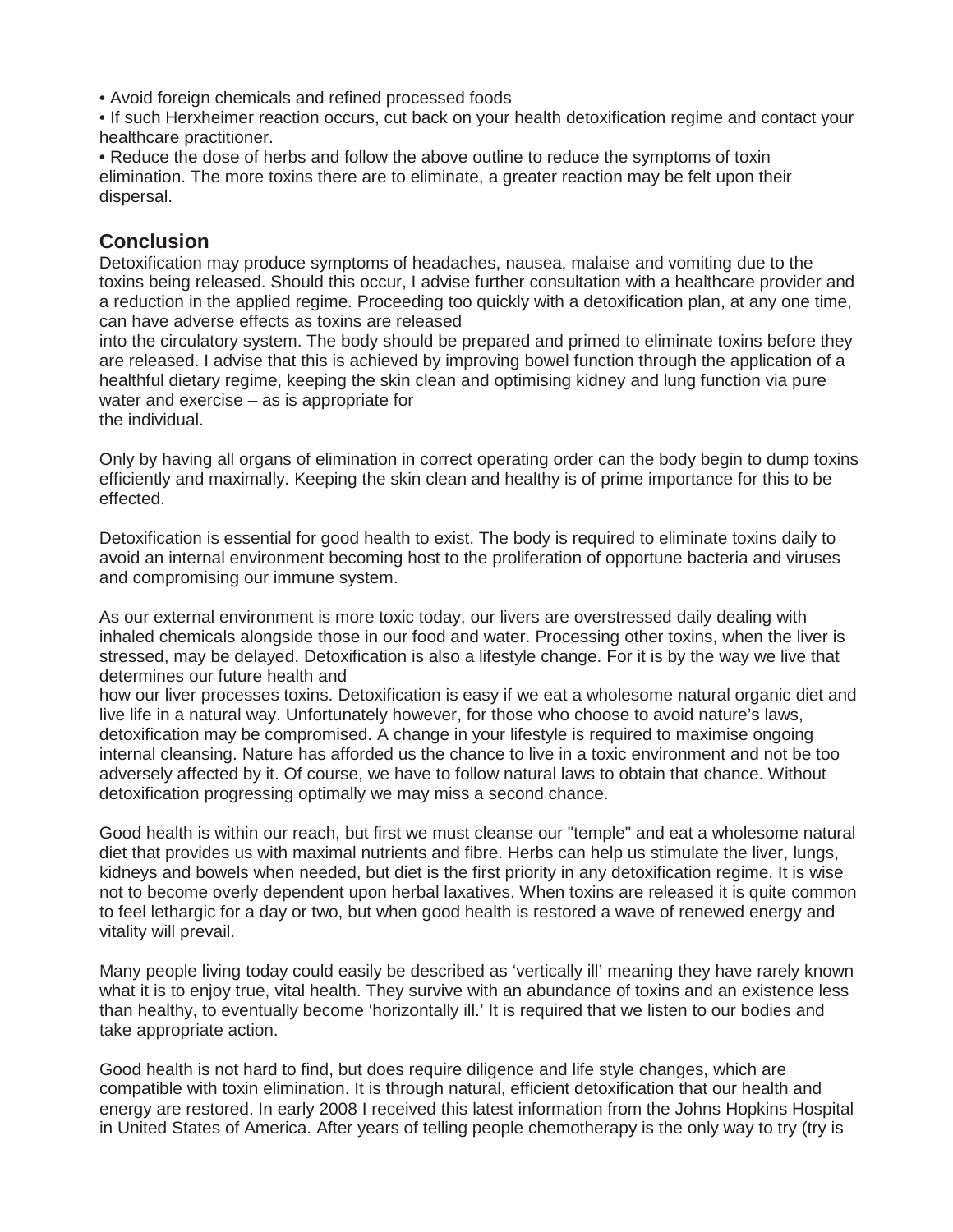the key word) and eliminate cancer, Johns Hopkins is finally starting to tell you there is an alternative.

# **Cancer Update from Johns Hopkins Hospital, U.S.**

1. Every person has cancer cells in the body. These cancer cells do not show up in the standard tests until they have multiplied to a few billion. When doctors tell cancer patients that there are no more cancer cells in their bodies after treatment, it just

means the tests are unable to detect the cancer cells because they have not reached the detectable size.

2. Cancer cells occur between 6 to more than 10 times in a person's lifetime

3. When the person's immune system is strong the cancer cells will be destroyed and prevented from multiplying and forming tumours.

4. When a person has cancer it indicates the person has multiple nutritional deficiencies. These could be due to genetic, environmental, food and lifestyle factors.

5. To overcome the multiple nutritional deficiencies, changing diet and including supplements will strengthen the immune system.

6. Chemotherapy involves poisoning the rapidly-growing cancer cells and also destroys rapidlygrowing healthy cells in the bone marrow, gastro-intestinal tract etc, and can cause organ damage, like liver, kidneys, heart, lungs etc.

7. Radiation while destroying cancer cells also burns, scars and damages healthy cells, tissues and organs.

8. Initial treatment with chemotherapy and radiation will often reduce tumour size. However, prolonged use of chemotherapy and radiation do not result in more tumour destruction.

9. When the body has too much toxic burden from chemotherapy and radiation the immune system is either compromised or destroyed, hence the person can succumb to various kinds of infections and complications.

10. Chemotherapy and radiation can cause cancer cells to mutate and become resistant and difficult to destroy. Surgery can also cause cancer cells to spread to other sites.

11. An effective way to battle cancer is to starve the cancer cells by not feeding it with the foods it needs to multiply.

# **Cancer Cells Feed On Sugar**

Sugar is a cancer-feeder: By cutting off sugar it cuts off one important food supply to the cancer cells. Sugar substitutes like NutraSweet, Equal, Splenda, Spoonful, etc are made with Aspartame and it is harmful. A better natural substitute would be raw honey or molasses but only in very small amounts. Table salt has a chemical added to make it white in colour. Other alternatives are tamari – a wheat-free soy sauce, nama

shoyu – a non-pasteurised soy sauce, Celtic sea salt, powdered seaweed.

# **Milk**

Milk causes the body to produce mucus, especially in the gastrointestinal tract. Cancer feeds on mucus. By cutting off milk and substituting with raw milk cancer cells are being starved.

# **Acid**

Cancer cells thrive in an acid environment: A meat-based diet is acidic and it is best to eat fish, and a little chicken rather than beef or pork. Meat also contains livestock antibiotics, growth hormones and parasites, which are all harmful, especially to people with cancer. A diet made up of 80% fresh vegetables and juice, whole grains,

seeds, nuts and a little fruit help put the body into an alkaline environment. About 20% can be from cooked food including beans. Fresh vegetable juices provide live enzymes that are easily absorbed and reach down to cellular levels within 15 minutes to nourish and enhance growth of healthy cells. To obtain live enzymes for building healthy cells try and drink fresh vegetable juice (most vegetables